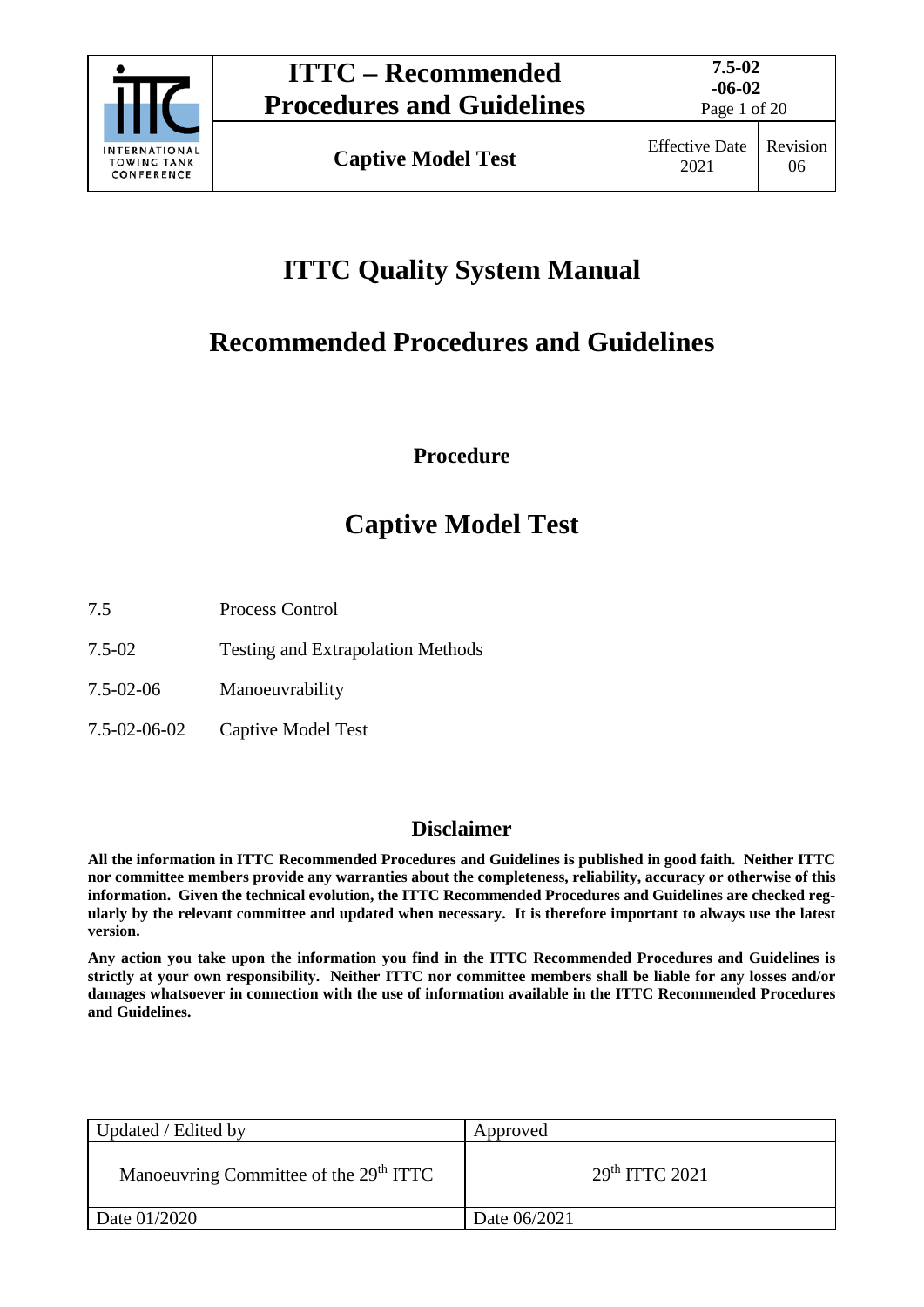

**Captive Model Test** Effective Date

# **Table of Contents**

| 1.  |                                      | <b>PURPOSE OF PROCEDURE4</b>                            |  |
|-----|--------------------------------------|---------------------------------------------------------|--|
| 1.1 |                                      | <b>Reasons to perform captive model</b>                 |  |
|     |                                      |                                                         |  |
| 1.2 |                                      |                                                         |  |
| 1.3 | <b>Hydrodynamic coefficients for</b> |                                                         |  |
|     |                                      |                                                         |  |
| 1.4 |                                      | Parameters to be taken into account6                    |  |
| 2.  |                                      | <b>WATER DEPTH &amp; BLOCKAGE7</b>                      |  |
| 3.  |                                      |                                                         |  |
| 3.1 |                                      |                                                         |  |
| 3.2 |                                      |                                                         |  |
| 3.3 |                                      |                                                         |  |
|     | 3.3.1                                |                                                         |  |
|     |                                      |                                                         |  |
|     |                                      |                                                         |  |
|     | 3.4.1                                |                                                         |  |
|     | 3.4.2                                | Ship control parameters 10                              |  |
|     | 3.4.3                                | Operational and analysis                                |  |
|     |                                      |                                                         |  |
| 3.5 | 3.5.1                                | Steady straight-line tests 10<br>Kinematic parameters10 |  |
|     |                                      |                                                         |  |
|     |                                      |                                                         |  |
|     |                                      |                                                         |  |
|     |                                      | 3.5.2 Ship control parameters11                         |  |
|     |                                      | 3.5.2.1 Propeller rates of revolutions 11               |  |
|     |                                      |                                                         |  |
|     |                                      | 3.5.3 Operational and analysis                          |  |
|     |                                      |                                                         |  |
| 3.6 |                                      |                                                         |  |
|     | 3.6.1                                | Kinematic parameters11                                  |  |
|     |                                      |                                                         |  |
|     |                                      | 3.6.1.2 Sway and yaw characteristics12                  |  |
|     |                                      |                                                         |  |

| лисниз |                                             |  |
|--------|---------------------------------------------|--|
|        | 3.6.1.4 Drift and heel angles  14           |  |
| 3.6.2  | Ship control parameters 14                  |  |
| 3.6.3  | Operational and analysis                    |  |
|        |                                             |  |
|        | 3.6.3.1 Waiting time 14                     |  |
|        | 3.6.3.2 Number of oscillation cycles 14     |  |
|        | 3.7 Steady circular tests  14               |  |
| 3.7.1  | Kinematics parameters 14                    |  |
|        | 3.7.1.1 Forward speeds 14                   |  |
|        |                                             |  |
|        | 3.7.1.3 Drift and heel angles  14           |  |
|        | 3.7.2 Ship control parameters 15            |  |
|        | 3.7.2.1 Propeller rates of revolutions.  15 |  |
|        |                                             |  |
| 3.7.3  | Operational and analysis                    |  |
|        |                                             |  |
| 3.8    | <b>Multi-modal tests15</b>                  |  |
| 3.9    |                                             |  |
|        |                                             |  |
|        |                                             |  |
|        |                                             |  |
| 4.     | POST PROCESSING 16                          |  |
| 4.1    | Visual inspection 16                        |  |
| 4.2    | Analysis methods 17                         |  |
| 4.3    | Documentation17                             |  |
| 4.3.1  | Experimental technique17                    |  |
|        |                                             |  |
|        |                                             |  |
|        | 4.3.1.3 Restricted water model 18           |  |
|        |                                             |  |
|        | 4.3.1.5 Measurements, recording,            |  |
|        |                                             |  |
|        |                                             |  |
|        |                                             |  |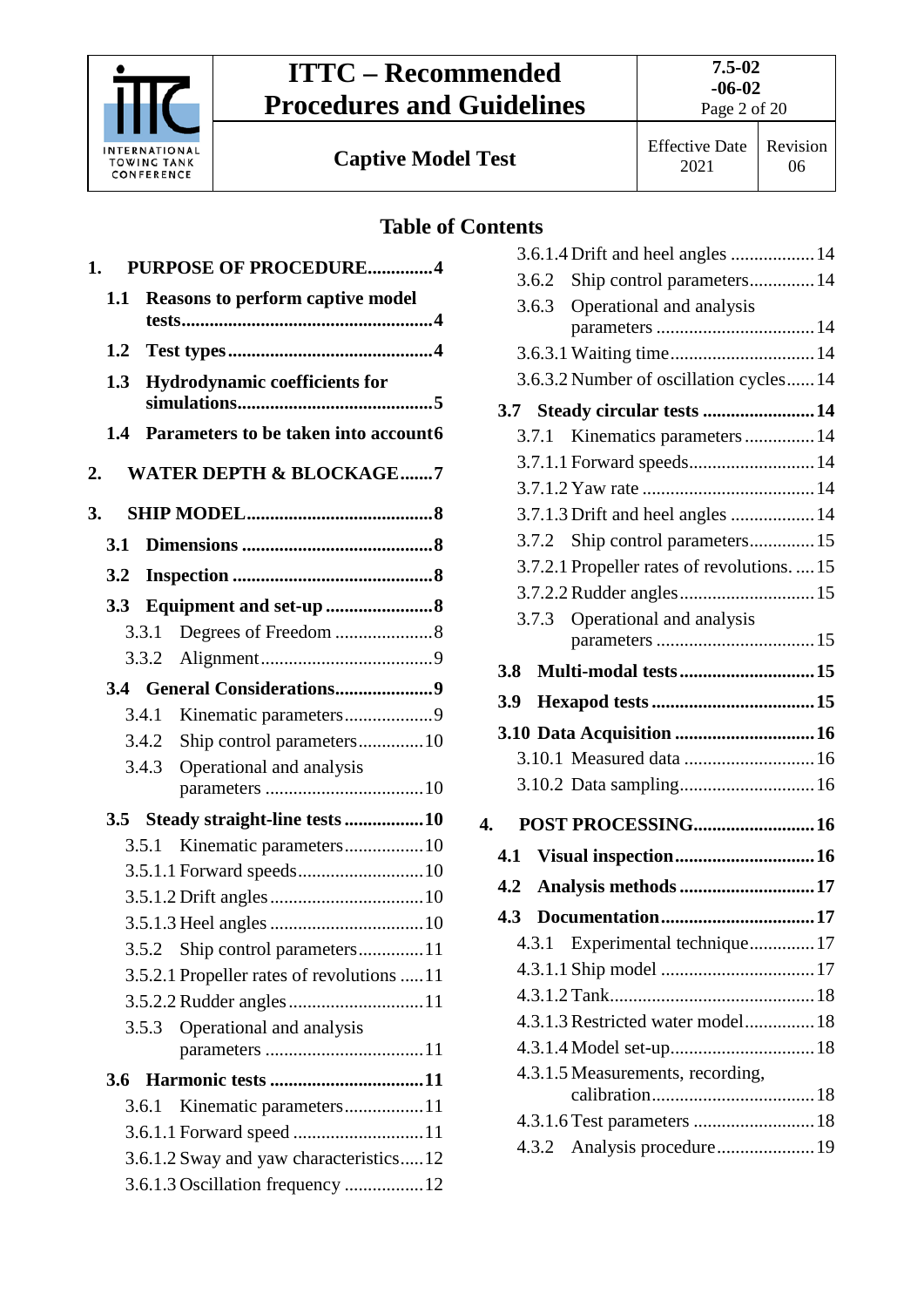|                                            | <b>ITTC – Recommended</b><br><b>Procedures and Guidelines</b> | $7.5 - 02$<br>$-06-02$<br>Page 3 of 20 |                |
|--------------------------------------------|---------------------------------------------------------------|----------------------------------------|----------------|
| INTERNATIONAL<br>TOWING TANK<br>CONFERENCE | <b>Captive Model Test</b>                                     | <b>Effective Date</b><br>2021          | Revision<br>06 |
| 5.                                         | 6.<br>5.1 Validation of the procedure19                       |                                        | 19             |

**5.2 [Uncertainty Analysis.......................19](#page-18-3)**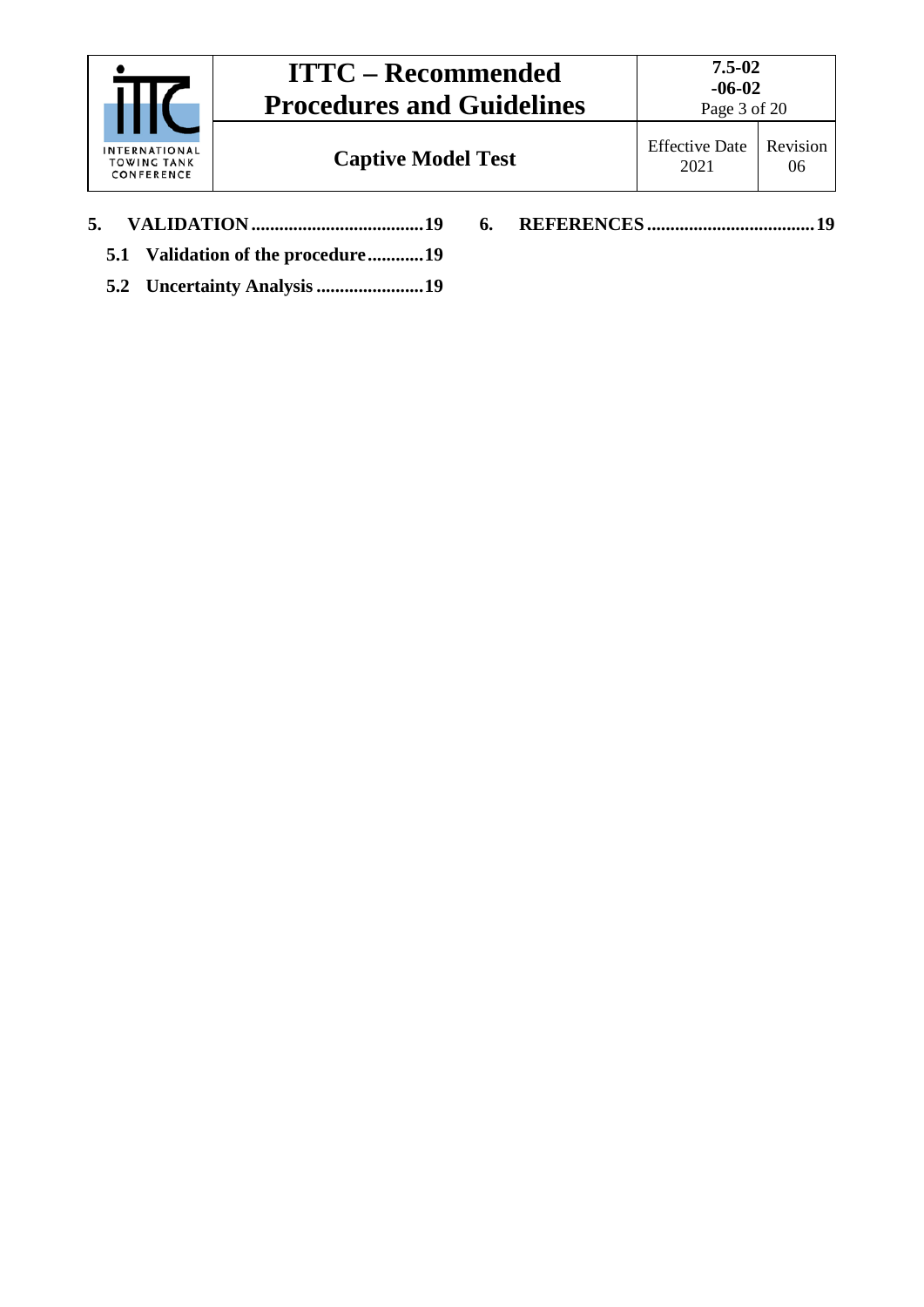

Page 4 of 20

**Captive Model Test** Effective Date

2021 Revision 06

# **Captive Model Test Procedure**

# <span id="page-3-1"></span><span id="page-3-0"></span>**1. PURPOSE OF PROCEDURE**

# **1.1 Reasons to perform captive model tests**

In the majority of cases, captive model test techniques are applied to determine the hydrodynamic coefficients for a mathematical model of ship manoeuvring motion. It should be noted that hydrodynamic force coefficients may be determined by other means, e.g. by system identification techniques applied to free running model test results or by numerical computations. On the other hand, the results of captive model tests can be used to perform validation and/or verification of these numerical models.

Another reason to perform captive model tests is to investigate specific projects, which are mostly related to a channel or harbour layout, such as to investigate ship-bank interaction or ship-ship interaction, eventually the forces measured can also be used as an input for a ship manoeuvring simulator. An extra reason to conduct captive model tests is to perform a rapid check for ship design, to see if the ship is able to meet the IMO manoeuvring criteria. This procedure mainly addresses the use of captive model tests to obtain the hydrodynamic coefficients to simulate standard manoeuvres.

# <span id="page-3-2"></span>**1.2 Test types**

For manoeuvring captive model tests with a surface ship a horizontal Planar Motion Mechanism (PMM) equipped with force gauges is usually attached to the main carriage of the towing tank in order to perform prescribed motions and measure the hydrodynamic forces and moments acting on the ship model. Diverse PMM designs

enable different kinds of motions and have different limitations. Present devices, often called "Computerised Planar Motion Carriage" (CPMC), have independent drives for the individual motions – longitudinal, transversal and rotation(s) – allowing for carrying out fully pure motions in single motion variables and almost arbitrary planar motions. In order to measure the forces, the model is often connected to the PMM or CPMC through a multi-component force balance. Alternatively, a rotating arm can be used equipped with force gauges to measure hydrodynamic forces and moment for constant yaw velocity. An emerging technique is the combination of a PMM with a hexapod. With this setup almost any trajectory in the horizontal plane can be given to the ship model, combined with a vertical variation.

Taking account of the mechanism involved and the motion imposed to the ship model, a distinction can be made between:

a) steady straight line tests, performed in a towing tank, for instance:

- straight towing, eventually with rudder deflection;
- oblique towing, eventually with rudder deflection;
- the above tests with multiple rudder and/or propeller variations (multi-modal).

For an explanation of multi-modal tests, see section 2.3.4.

b) harmonic tests, requiring a towing tank equipped with a PMM or CPMC, for instance:

- pure sway;
- pure yaw;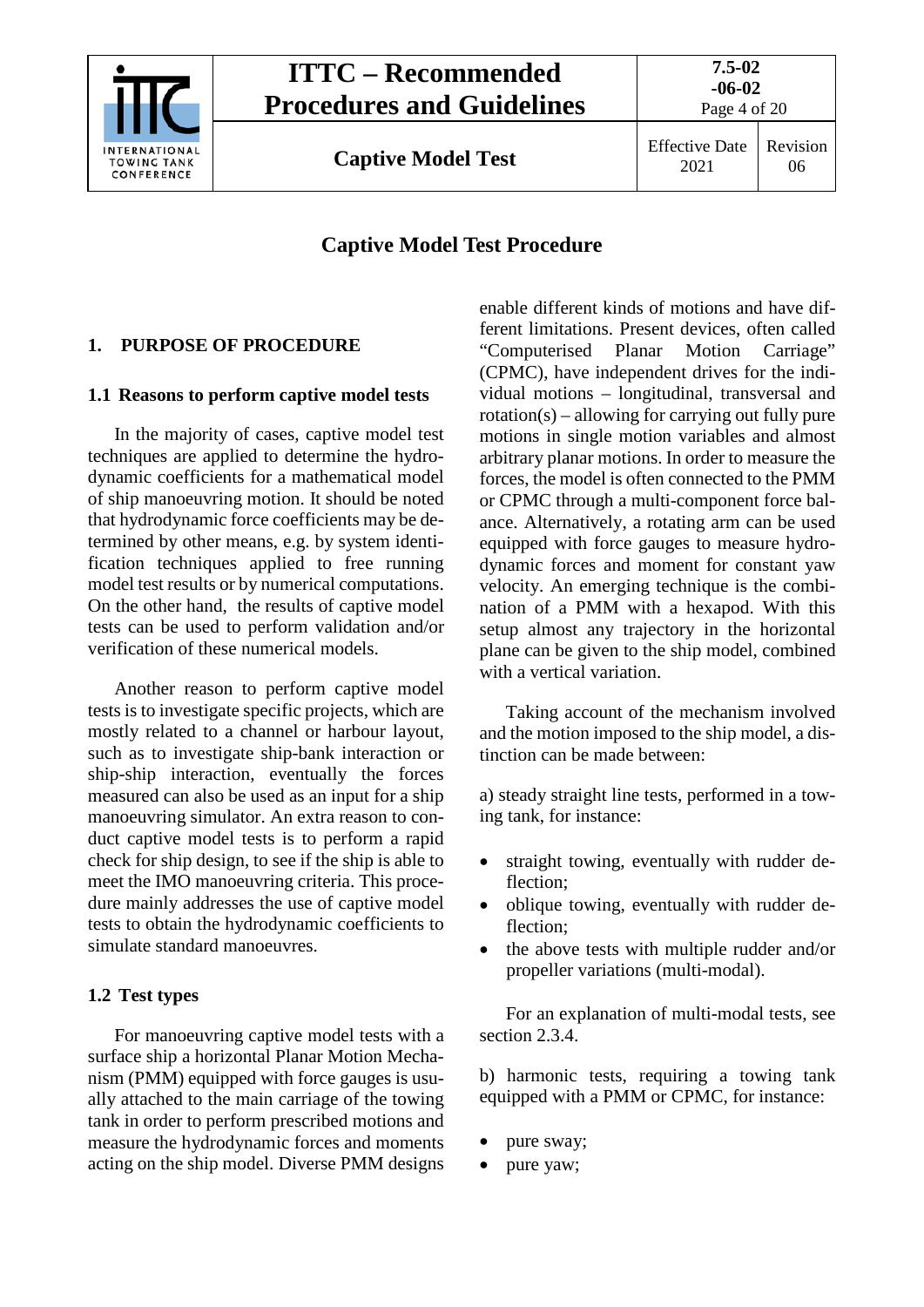

**Captive Model Test** Effective Date

Page 5 of 20

- pure roll;
- combined sway and yaw;
- vaw with drift;
- vaw with rudder deflection;
- other, different combinations (multi-modal).

c) steady circular motion tests, by means of a rotating arm or CPMC:

- pure yaw;
- yaw with drift;
- yaw with rudder deflection;
- other, different combinations (multi-modal).

Tests without rudder deflection are carried out for determining hull forces and can be performed with and/or without appendages; tests with rudder deflection yield rudder induced forces and are therefore non-applicable when the model is not fitted with rudder and propeller (bare hull testing).

All tests, and especially pure roll tests can be carried out with an average heel angle to determine forces due to heel/roll if the aim is to include this degree of freedom (DOF) in the mathematical model, e.g. for ships with low metacentric height  $(\overline{GM})$ . Pure roll tests require a special device for enforcing roll motions.

Multi-modal and hexapod tests require the possibility to continuously steer one or more control and/or kinematical parameters and may be used as a substitute for several types of straight line, harmonic or circular motion tests. For PMM equipped with hexapod all harmonic tests are possible and variations beyond, although the limited range of hexapod amplitudes calls for an integrated system.

Standard procedures for these types of tests are presented, together with recommended quantitative guidelines in order to ensure the

quality of test results and to obtain reliable results. The procedure is to be used for surface ships only, where Froude scaling is applied.

These guidelines are mainly based on two sources: literature on captive testing published during the last decades, and the results of a questionnaire distributed among all ITTC member organisations in 2015 by the 28<sup>th</sup> Manoeuvring Committee. Further details on the questionnaire results can be found in the report of the 28<sup>th</sup> Manoeuvring Committee (2017).

The main principles of an analysis procedure for the uncertainty of the results is presented in a separate ITTC procedure  $(7.5-02-06-04)$ , which addresses the uncertainty in measured forces, carriage kinematics, data filtering, the uncertainty due to the analysis, the data-fitting uncertainty and the uncertainty in the resulting outcome through the simulation of manoeuvres.

# <span id="page-4-0"></span>**1.3 Hydrodynamic coefficients for simulations**

In the present procedure the test parameters are defined in order to be able to simulate standard manoeuvres. However, it must be emphasized that the simulation should always be covered by tests. As such the guidance provided here is a minimal test program.

The hydrodynamic coefficients should be obtained on the basis of the mathematical model to be utilised for manoeuvring simulations. At present modular mathematical models are the most popular choice (see Figure 1).

While many different possible analysis methods exist, the following procedures may generally be employed.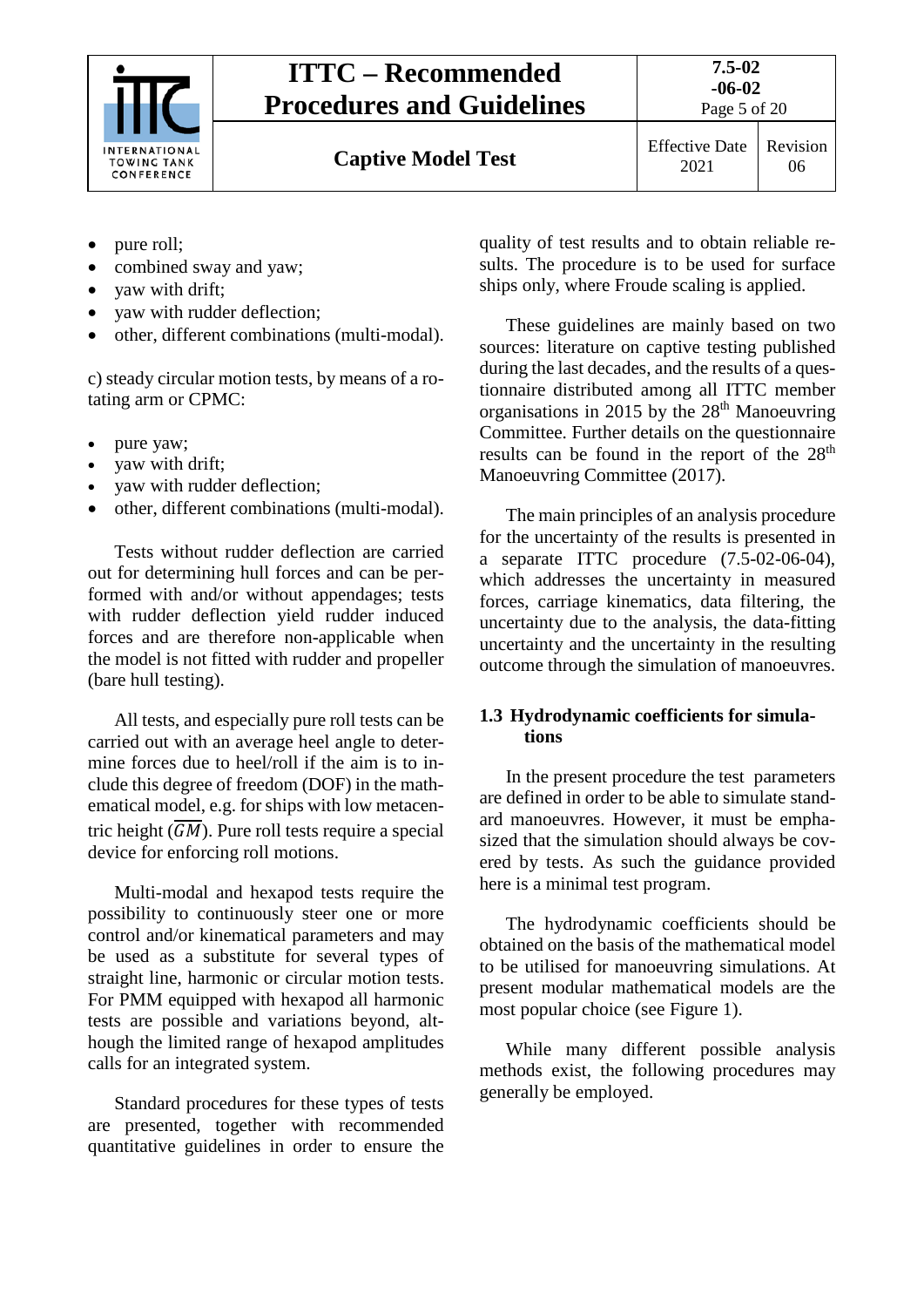



Figure 1: Types of mathematical models built, among institutes who build models (28<sup>th</sup> Manoeuvring Committee, 2017).

For hull forces:

- resistance and propulsion data from (multimodal) straight towing tests;
- coefficients for sway velocity from oblique towing or pure sway tests;
- coefficients for yaw rate from pure yaw tests (harmonic or circular motion);
- coefficients for sway velocity and yaw rate from combined sway and yaw tests or yaw with drift tests:
- inertia coefficients from harmonic (multimodal) tests.

The frequency dependence of hydrodynamic forces should be checked (see section [4.3.1.3\)](#page-11-1), and it should be ensured that the coefficients are equivalent to those at zero frequency. Where possible this can be done by comparison with steady tests.

For rudder forces, e.g.:

- coefficients of the forces induced on a ship hull due to rudder deflection from straight towing tests with (multi-modal) rudder deflection;
- coefficients expressing the effect of lateral motion of the stern on rudder induced forces from oblique towing tests with (multi-

modal) rudder deflection and/or harmonic/circular yaw tests with rudder deflection.

The number of tests needed to derive the coefficients of a mathematical model is shown in Figure 2. A distinction can be made between deep water and shallow water tests. Almost all institutes who perform tests in shallow water, need at least 100 tests to build a manoeuvring model, while, on average, less tests are needed in deep water. The average number of tests mentioned in deep water is 144 and in shallow water it is 170.



Figure 2: Number of tests needed to build a mathematical model for one ship at one draft and one water depth, (28<sup>th</sup> Manoeuvring Committee, 2017).

# <span id="page-5-0"></span>**1.4 Parameters to be taken into account**

In the following sections general parameters valid for all tests will be discussed, such as the water depth  $\&$  blockage (section [2\)](#page-6-0) and the ship model (section [3\)](#page-7-0). Considerations on test execution are given in section 4:

- [4.1](#page-8-1) general considerations, valid for all tests
- [4.2](#page-9-2) for steady straight line tests
- [4.3](#page-10-4) for harmonic tests
- [4.4](#page-13-5) for steady circular tests
- [4.5](#page-14-4) for multi-modal tests
- [4.6](#page-14-5) for hexapod tests
- [4.7](#page-15-0) for data acquisition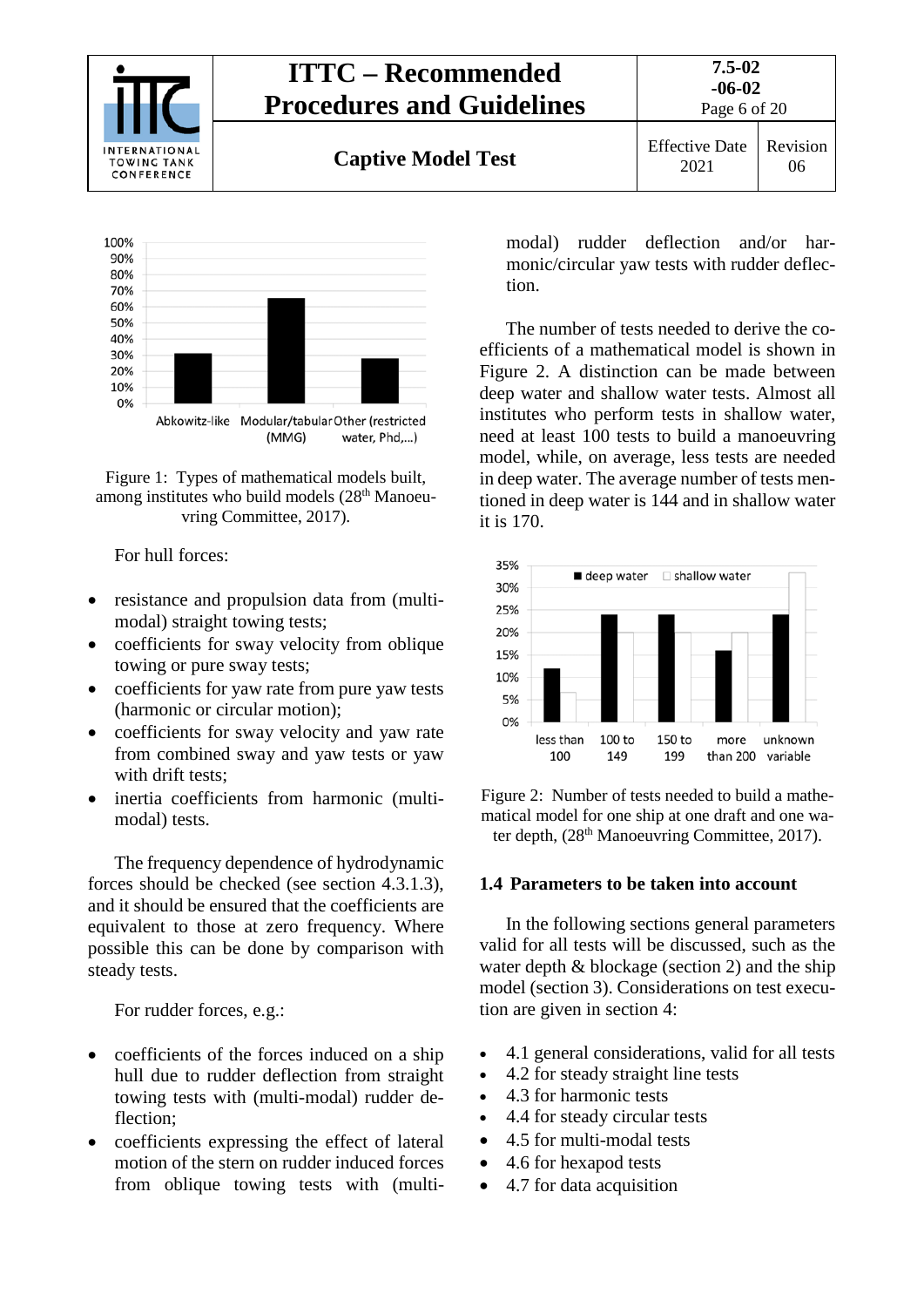

<span id="page-6-0"></span>Finally, section [5](#page-15-3) will discuss the post processing of the tests.

# **2. WATER DEPTH & BLOCKAGE**

Tests in *deep water* should be performed with a water depth to draft ratio that is large enough to be free from shallow water effects. Referring to IMO (MSC/Cir 644), a minimum value of  $h/T = 4$  is considered as acceptable. This figure, which accounts for practical issues of full scale trials, must be considered as a strict minimum for deep water model tests. The critical speed in open water is defined as  $\sqrt{gh}$  or  $Fr_{h,crit} = 1$ . In deep water the test speed should be below 50% of the critical speed.

For *shallow water* tests  $(h/T < 4)$  the water depth should be scaled correctly; this may impose a restriction on the maximum draft. At very small  $h/T$ , the vertical variations of the tank bottom should be less than 10% of the under keel clearance, which may determine the minimum draft.

Some towing tanks use a false bottom to execute shallow water tests. In this case attention should be paid to a sufficient stiffness of the false bottom. Also, water recirculation around the boundaries of the false bottom can jeopardize the measurements. For the latter Li et al. (2019) showed, based on steady straight line tests with potential flow computations, that the width of the false bottom should preferably be larger than the influence width, see Eq. 1, on each side of the ship model and that the steadiness of the measurements has to be checked in case the false bottom has a limited length.

Shallow water implies a finite water depth. The tank walls can have an undesired lateral effect on the tests. Based on a comprehensive set of model tests using 11 different ship models

and 25 different lateral bank geometries, Lataire (2014) introduces an influence width of

$$
y_{\text{infl}} = 5B(Fr_h + 1) \tag{1}
$$

If the distance between ship and tank walls is larger than  $y_{\text{infl}}$ , ship-bank interaction effects can be neglected. The above formulation is valid for steady straight line tests. Oblique or dynamic motions will probably cause larger influence widths.

Tests where lateral restrictions are desired, are referred to as *restricted water* tests (e.g. banks, other ships, harbour layout). In most cases restricted water is associated with shallow water, but not always (e.g. ship lightering or replenishment at sea).



Figure 3: Effect of the blockage on the critical Froude number.

In *confined* (which is both shallow and restricted) *water* the blockage *m* (the ratio cross section of the ship to the cross section of the navigation area) has an influence on the critical speed. Based on Schijf (1949) the critical Froude number can be more generally written as (Figure 3):

$$
Fr_{h,\text{crit}} = \left(2\sin\left(\frac{\arcsin(1-m)}{3}\right)\right)^{3/2} \le 1\tag{2}
$$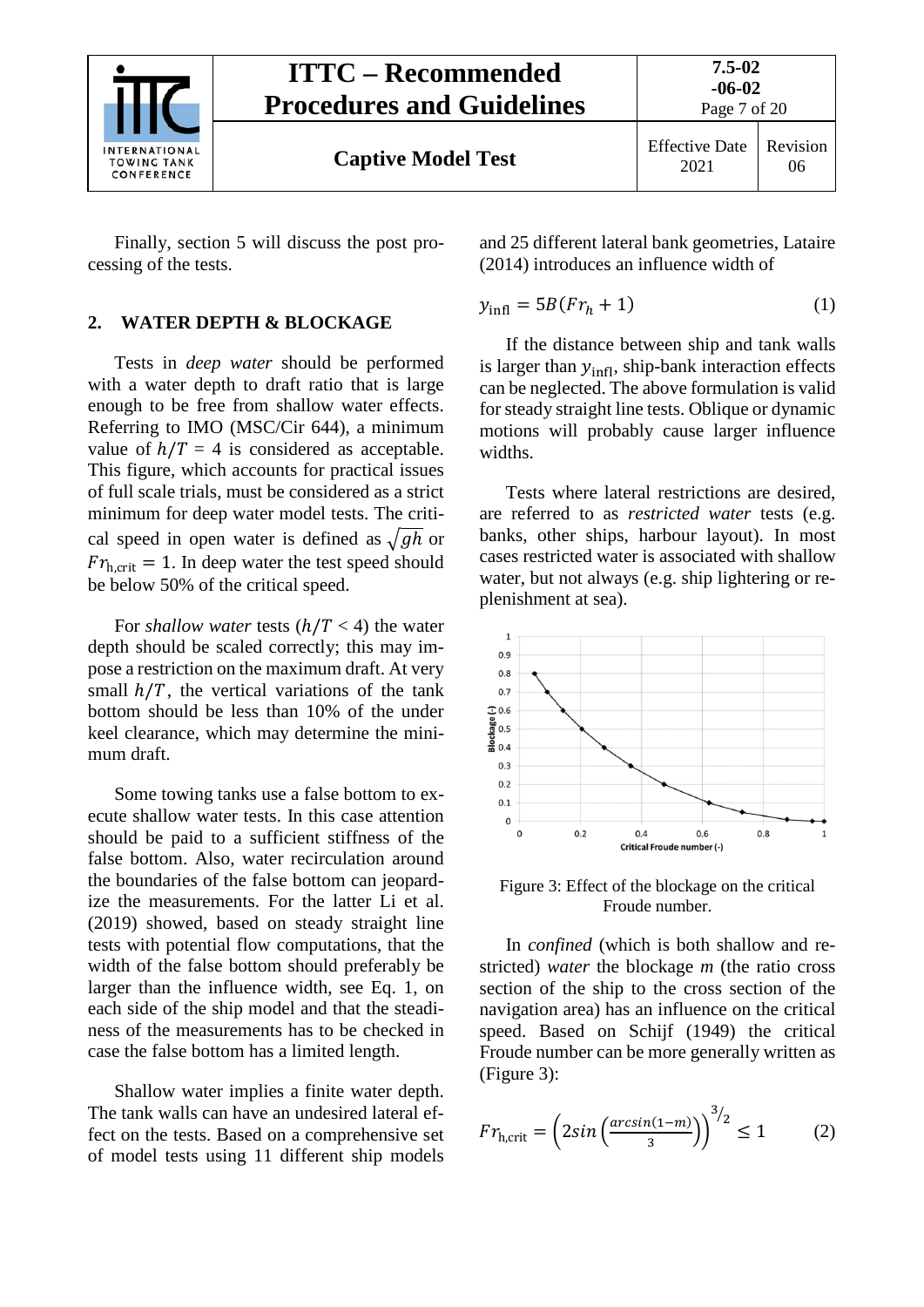

Page 8 of 20

**Captive Model Test** Effective Date

In confined water the test speed should be below 80% of this critical speed, unless it is the aim to explore such speed range.

# <span id="page-7-1"></span><span id="page-7-0"></span>**3. SHIP MODEL**

# **3.1 Dimensions**

The following considerations should be made for selecting the scale and, therefore, the model dimensions.

Principally, for a given towing tank size and speed distribution, the scale should be chosen as large as possible, meaning the ship model size should be as large as possible, keeping in mind that scale effects in manoeuvring are not yet fully understood, and the larger the model the smaller the scale effect. However, it is generally accepted that scale effects are mainly due to a non-similar rudder inflow between model and full scale. Scale effects are also supposed to increase with increasing angle of incidence (drift angle) and decreasing water depth.

Minimum ship model dimensions may be based on considerations about rudder and propeller mounting, and on a minimum Reynolds number for appendages and propeller. Almost all captive model tests (95%) are carried out with a model length larger than 1.5 m (2015) questionnaire). This size should be regarded as a lower limit to perform captive manoeuvring tests.

In order to avoid interference between the model and the tank boundaries and to guarantee an acceptable minimum measuring time or measuring distance, the ship model dimensions should not exceed some upper limit. A tank's width should preferably be around twice the length of the ship model. If this not the case, attention is drawn to the possible blockage effects described in section [2.](#page-6-0) A tank length of at least

15 times the ship model length is recommended to have sufficient distance for acceleration, steady state and deceleration of the ship model.

# <span id="page-7-2"></span>**3.2 Inspection**

The ship model should be inspected, prior to launching and testing, for:

- principal dimensions,
- hull configuration,
- model mass.
- centre of gravity position,
- moments of inertia,
- appendage alignment.

When determining the model mass, centre of gravity and moments of inertia, possible contributions of parts of the force balance have to be taken into account.

The loading condition of the model (fore and aft draft) should be checked before experiments and verified during and after the tests, as the ship hull may absorb water during time consuming test programs.

# <span id="page-7-4"></span><span id="page-7-3"></span>**3.3 Equipment and set-up**

# 3.3.1 Degrees of Freedom

The ship model is usually connected to the driving mechanism such that it is free in heave and pitch, and fixed in roll. For some tests, it may be free to roll, or rolling may be forced; for 3 DOF manoeuvring simulations roll is not included, and is therefore assumed to be negligible, hence it is often decided (85% of the time according to the 2015 questionnaire), and may be better, to prevent roll motions than to let the model roll freely. When manoeuvring in waves is considered this may be the case as well, especially when corresponding tests in calm water have been carried out at fixed roll angle. If the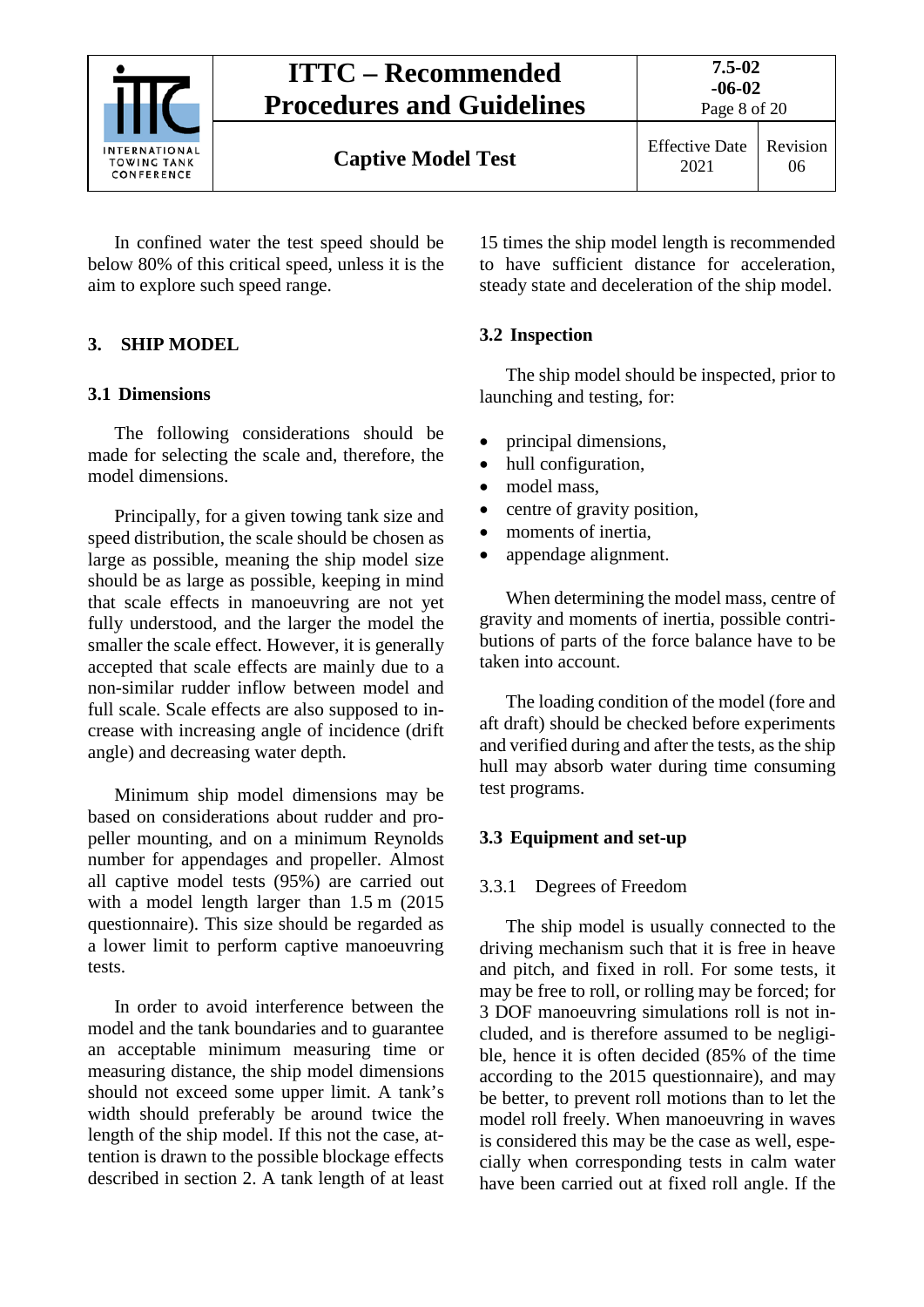

ship model is not constrained in roll, in order to provide a meaningful comparison it is advised to do the same tests with the model free to roll in calm water conditions as well.

In particular cases, the model may be constrained in all degrees of freedom.

# <span id="page-8-0"></span>3.3.2 Alignment

Great care must be taken when aligning the ship model with respect to the tank reference axis; this should be checked before and after testing. For tests performed in a towing tank, the alignment can be checked using pure drift tests at small angles (between +/− 2°). The "zero drift angle" position is obtained when side forces and yaw moment are both minimal. Such tests have to be carried out with a bare hull because the asymmetry of the model (for example, appendages alignment, propeller loading…) may lead to non-zero side force/yawing moment for zero drift angle.

# <span id="page-8-1"></span>**3.4 General Considerations**

The planning of a captive model test program for determining numerical values of the coefficients considered in a mathematical manoeuvring model requires the selection of a number of parameters. Distinction can be made between three kinds of parameters; kinematic, ship control and operational and analysis parameters.

# <span id="page-8-2"></span>3.4.1 Kinematic parameters

A first series of parameters is related to the range of kinematical variables occurring in the mathematical model:

• value(s) of the forward speed component *u*

values of the parameters characterising sway, yaw and, when applicable, roll motions, depending on the type of experiment, and the kind of motions the mechanism is able to perform, and should be selected taking account of the application field of the mathematical model (e.g. indication of course stability, prediction of standard manoeuvres, simulation of harbour manoeuvres).

Concerning the selection of kinematic parameters, a number of common requirements can be formulated:

- The ranges of the non-dimensional values for sway and yaw velocity should be sufficiently large. The lower limit should be sufficiently small for an accurate determination of the course stability derivatives. The determination of the complete mathematical model requires maximum values that are large enough to cover the range explored during simulations.
- The order of magnitude of the velocity and acceleration components should be in the range of the values of the real full scale ship.
- The induced wake patterns should be in accordance with the application field of the mathematical model. Past viscous wake and wave patterns should not interfere with the model trajectory.
- If non-steady techniques are applied (e.g. PMM testing), the quasi-steady character of the mathematical models should be taken into account. In order to comply with the quasi-steady assumption, the test results should not be affected by memory effects; this will permit their extrapolation to zero frequency.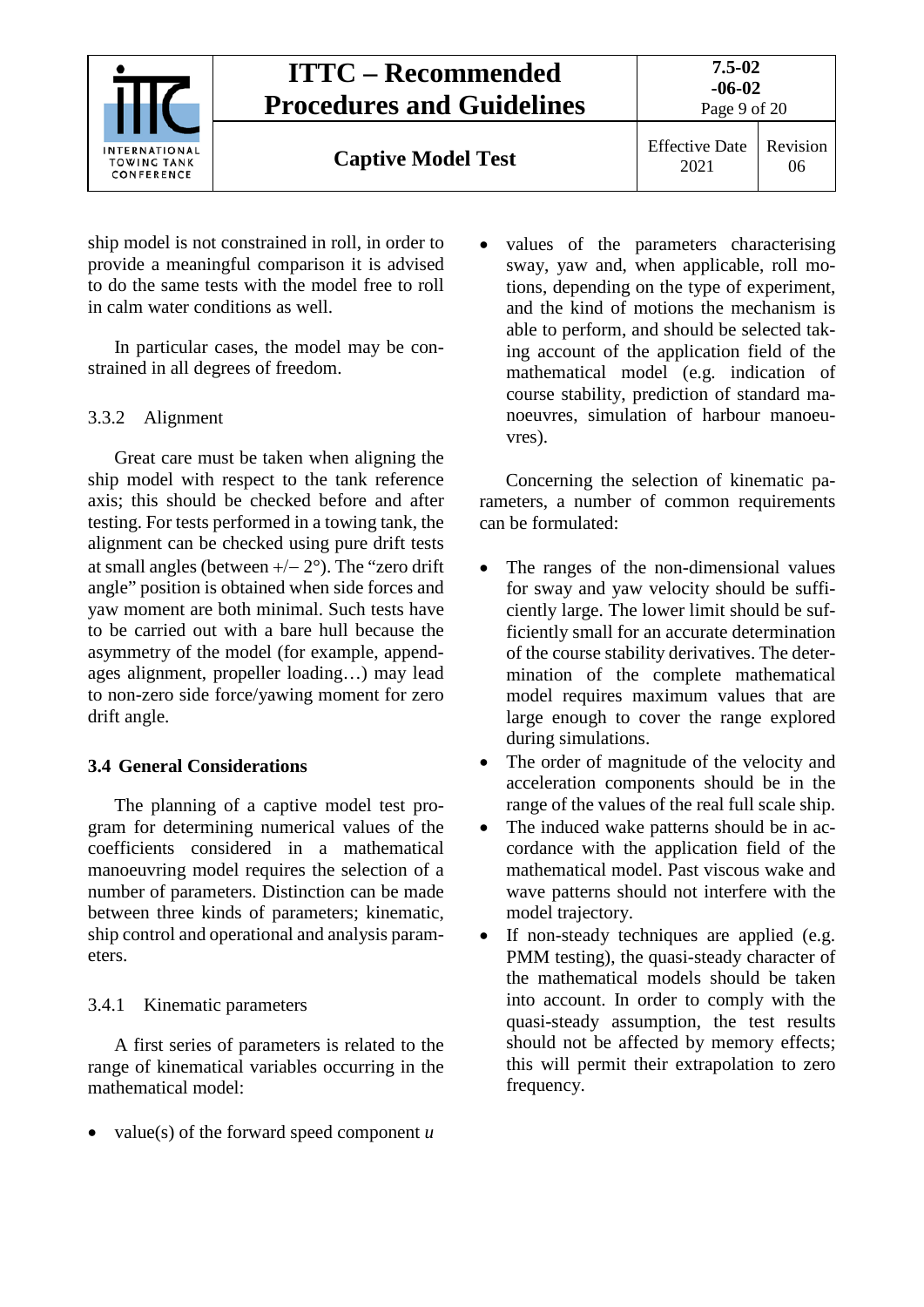

**Captive Model Test** Effective Date

# <span id="page-9-0"></span>3.4.2 Ship control parameters

The second kind of parameters are related to the means of ship control, such as rudder angle and propeller rate of revolution.

Their range should be selected taking into account the application domain. Since the model is towed by the PMM or CPMC the propeller rpm of an appended ship model can be freely chosen during the tests, normally either corresponding to the self-propulsion point of the model or of the ship. Naturally, the choice of the propeller rpm influences the inflow to a rudder placed in the propeller slipstream. Thus, selecting the propeller rpm according to the self-propulsion point of the ship instead of the model may be advantageous in some cases. At present, there is no common procedure to choose the most favourable propeller rpm.

It is clear that a broad range of rates of revolutions of the propeller should be selected if engine manoeuvres are to be simulated. For the simulation of standard manoeuvres, some rpm variation in the test runs should be considered in order to allow for variations of the rate of revolutions of the propeller that take place in a turning circle due to increased propeller loading as the speed decreases. The applied strategy for change of propeller rpm should be in accordance with the ship's engine/propeller installation i.e. either maintaining fixed torque (normal for fixed pitch propeller installations), fixed power (normal for controllable pitch) or fixed rpm (for ships with a large power reserve installed).

# <span id="page-9-1"></span>3.4.3 Operational and analysis parameters

The third kind of parameters, related to the experimental or analysis technique, do not influence the model's kinematics, but may affect measuring time/length, number of harmonic cycles, waiting time between runs.

#### <span id="page-9-3"></span><span id="page-9-2"></span>**3.5 Steady straight-line tests**

#### <span id="page-9-4"></span>3.5.1 Kinematic parameters

#### 3.5.1.1 Forward speeds

If only one speed is selected it should correspond to the approach speed at which the standard manoeuvres are carried out (e.g. full ahead).

To be able to correctly simulate the manoeuvring behaviour at different speeds at least three speeds are needed to determine a quadratic relationship. More information on speed selections for other purposes can be found in the report of the 28<sup>th</sup> Manoeuvring Committee.

# <span id="page-9-5"></span>3.5.1.2 Drift angles

In oblique straight line tests, the drift angle should be varied from zero to the maximum drift angle, which may be determined according to the purpose of the tests, with an appropriate step. In practice at least 5 different drift angles, including 0° and angles to both port and starboard should be tested to check for possible propeller induced asymmetry effects. The maximum drift angle should not exceed the one which causes interference of the model with the tank walls.

# <span id="page-9-6"></span>3.5.1.3 Heel angles

For most ships it is sufficient to perform tests at a fixed heel position of 0°. For ships with a low GM, it is important to repeat the tests at different fixed heel angles using the same methodology as for the drift angles.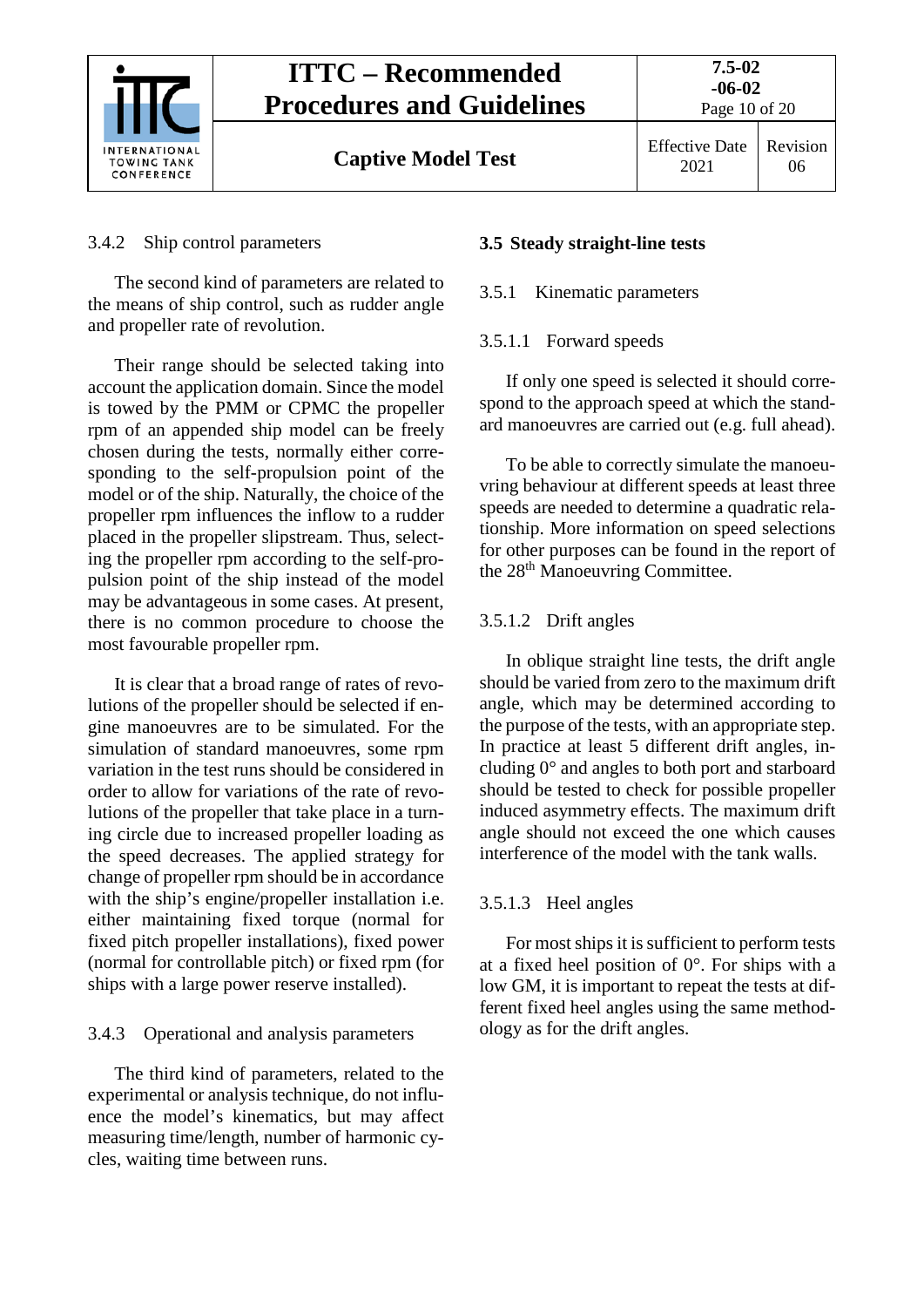

#### <span id="page-10-1"></span><span id="page-10-0"></span>3.5.2 Ship control parameters

#### 3.5.2.1 Propeller rates of revolutions

For an appended ship tests should be at least performed at one propeller rate, namely at the self-propulsion point of the model or of the ship. Tests involving more than one propeller rate are more common when the rudder is involved because of the changing self-propulsion point due to rudder drag and the changing rudder effectivity due to propulsion. In other cases, as described in Section [4.1.2,](#page-9-0) multiple propeller loadings should be applied as well. In all cases care should be taken on the correct alignment of the propeller shaft.

#### <span id="page-10-2"></span>3.5.2.2 Rudder angles

The tests should be at least performed at the following rudder angles used during the standard manoeuvres:  $0^\circ$ ,  $10^\circ$ ,  $20^\circ$  and  $35^\circ$ . This range allows also to capture the typical 3rd order polynomial of the rudder angle. Ideally all rudder angles are tested in both directions, however at least 5° in the other direction should be tested as well, so that the rudder angle resulting in zero lateral force and yawing moment can be determined.

# <span id="page-10-3"></span>3.5.3 Operational and analysis parameters

Typically, a run starts after a certain waiting time and consists of an acceleration phase, one or more steady conditions, and a deceleration phase.

The waiting time in between tests depends on the basin layout and wave damping capabilities and will mostly be between 10 to 20 min. For shallow water basins larger waiting times are needed.

The ship model should be accelerated gradually to avoid wave generation. Waves generated by the model cause wave reflection from the tank boundaries and influence measurements of hydrodynamic forces. A rule of thumb is to have an acceleration time of 20 s which corresponds to an acceleration distance of one to three ship lengths (used by most institutes according to the 2015 questionnaire).

The constant speed phase can be subdivided into a settling phase and a steady phase. The settling phase frequently takes 1 to 2 ship lengths. The length of the steady phase may influence the accuracy of analysis results; in this respect, Vantorre (1992) considers a measuring length of 3 times the ship model length as a minimum. In shallow water the measurement time necessary to reach converged results may be longer than in deep water.

If sufficient tank length is available different conditions can be tested during the steady phase, e.g. the rudder angle can be changed to a new value, after which the process of settling and steady measurement is repeated.

#### <span id="page-10-4"></span>**3.6 Harmonic tests**

The number of parameters determining a PMM or CPMC test is larger than in the case of a straight-line test (see 4.2); furthermore, the parameters cannot always be chosen independently, or the choice may be restricted by the concept of the mechanism or the tank dimensions.

#### <span id="page-10-6"></span><span id="page-10-5"></span>3.6.1 Kinematic parameters

#### 3.6.1.1 Forward speed

Forward speed should be selected according to the application domain, but for most applications, only one forward speed value is selected,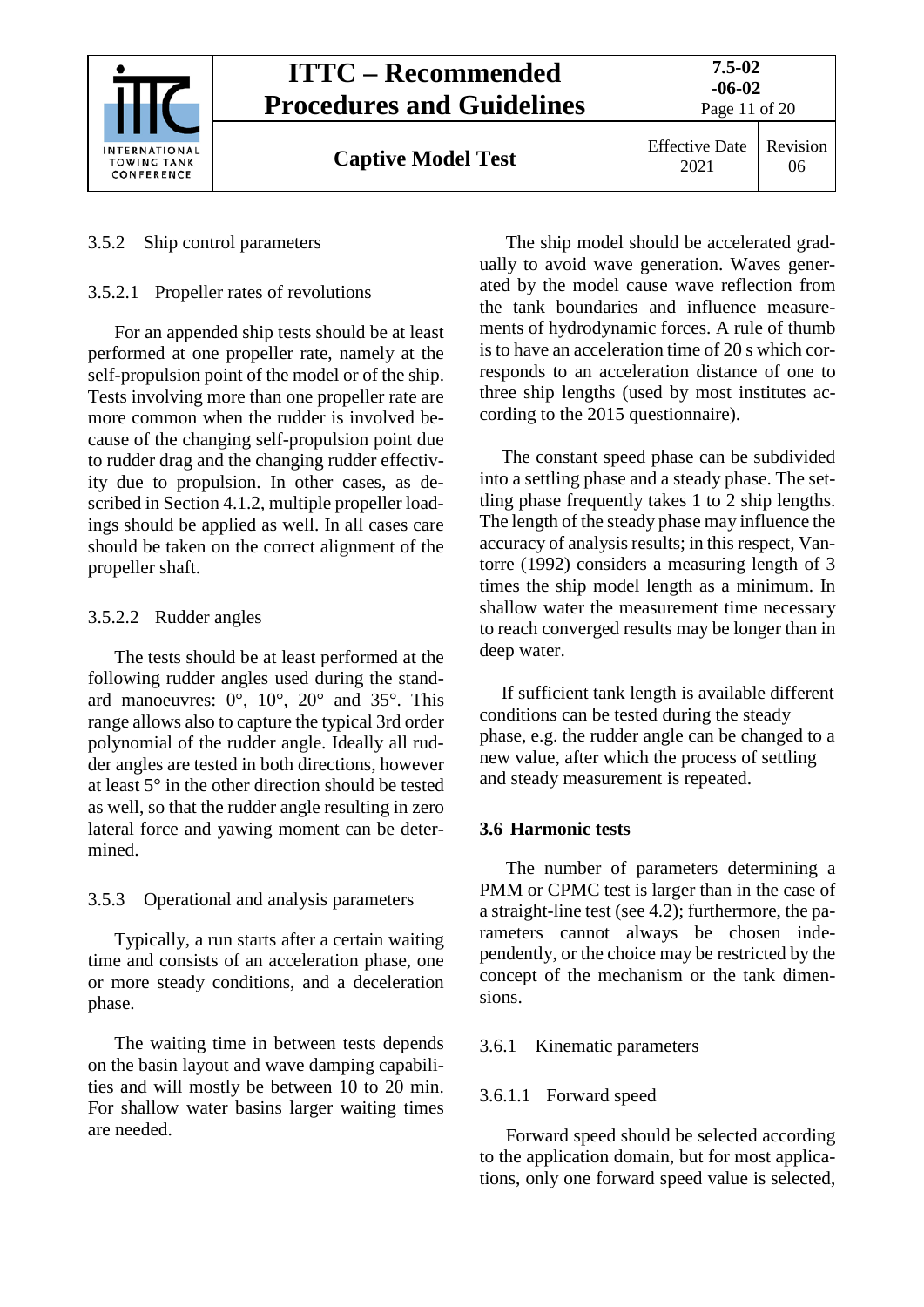

which often corresponds with the approach speed of the standard manoeuvre. The same remarks can be made as for straight line tests.

# <span id="page-11-0"></span>3.6.1.2 Sway and yaw characteristics

In principle, the application domain should also be taken into account for selecting sway and yaw characteristics. On the other hand, possible selections are limited by mechanism and tank characteristics. For harmonic sway tests (these have a harmonic variation of the sway velocity while maintaining a constant surge velocity and zero yaw rate), amplitudes of lateral velocity and acceleration can be written non-dimensionally as follows:

$$
v'_{A} = y'_{0A} \omega'_{1}
$$
  
\n
$$
\dot{v}'_{A} = y'_{0A} \omega'^{2}_{1}
$$
\n(3)

while for harmonic yaw tests (these have a harmonic variation of the yaw rate while maintaining a constant surge and sway velocity):

$$
r'_{A} = \psi_{A} \omega'_{1} \approx y'_{0A} \omega'^{2}_{1}
$$
  
\n
$$
\dot{r}'_{A} = \psi_{A} \omega'^{2}_{1} \approx y'_{0A} \omega'^{3}_{1}
$$
\n(4)

The latter approximations can be made for small and moderate amplitudes when no CPMC is available.

Eq. (4) implies that the range of non-dimensional sway and yaw kinematical parameters depend on:

- the non-dimensional lateral amplitude  $y'_{0A} = y_{0A}/L$ , and
- the non-dimensional circular frequency  $\omega'_1 = \omega L/u.$

It is common to vary either the frequency or both the frequency and amplitude. According to the 2015 questionnaire, a single frequency is a dominant choice, but 3 and 5 frequencies are also common choices.

Both the amplitude variation and frequency variation are subject to restrictions. The lateral amplitude may be restricted due to limitations of the mechanism or, if not, should be selected to prevent interference of the model with the tank walls. With respect to the latter, half the tank width may be considered as an upper limit for the trajectory width (van Leeuwen, 1964).

Limitations for the dynamic test frequencies are discussed in the next section.

# <span id="page-11-1"></span>3.6.1.3 Oscillation frequency

Restrictions of the oscillation (circular) frequency  $\omega$  are usually expressed in a non-dimensional way, using one of the following formulations:

$$
\omega_1' = \frac{\omega L}{u}
$$
  
\n
$$
\omega_2' = \omega \sqrt{\frac{L}{g}} = \omega_1' Fr
$$
  
\n
$$
\omega_3' = \frac{\omega u}{g} = \omega_1' Fr^2
$$
\n(5)

Restrictions of  $\omega'_1$  can be interpreted as follows:

Restrictions due to tank length: the number of oscillation cycles c is limited by:  $c \leq \frac{1}{2\pi}$  $\frac{l}{L}\omega_1'$  $\frac{7}{1}$  (6)

*l* being the available tank length.

• Avoiding non-steady lift and memory effects yields a maximum  $\omega'_1$  (Nomoto, 1975; Wagner Smitt & Chislett, 1974; Milanov, 1984; van Leeuwen, 1969), typically 1-2 for sway and 2-3 for yaw tests. Comparable values result from considerations on lateral wake patterns (Vantorre & Eloot, 1997). These restrictions become more important in shallow water (Eloot, 2006).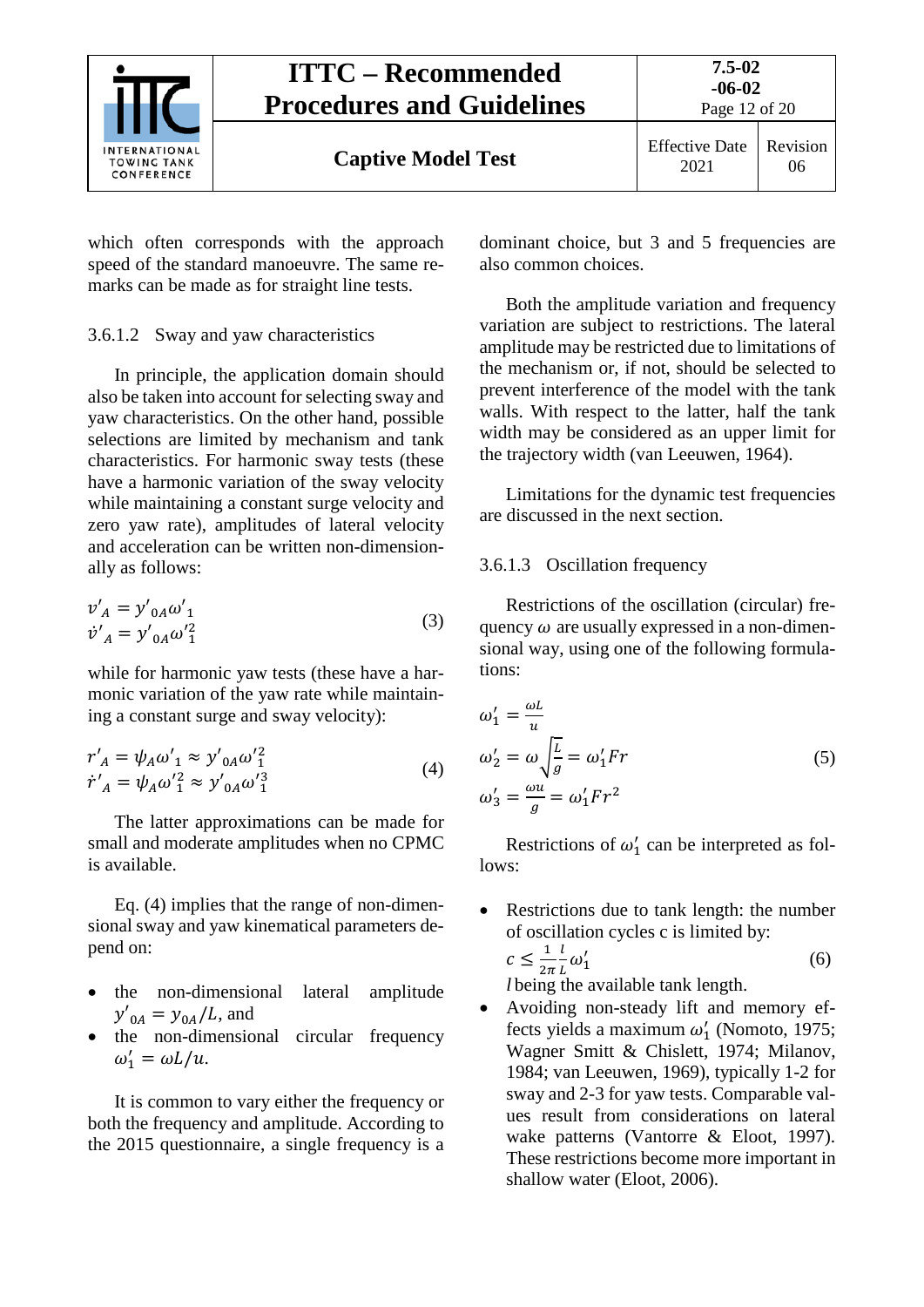

• Considerations on the influence of errors of the imposed trajectory on the accuracy of the hydrodynamic derivatives lead to compromise values for  $\omega'_1$  which are in the range mentioned above for yaw tests (2-4), but which are very low  $(0.25-2)$  for sway tests. It is therefore recommended to derive sway velocity derivatives from oblique towing tests, so that the accuracy of the inertia terms can be improved by increasing the test frequency (Vantorre, 1992; see also 4.2). However, CPMC devices where trajectories and motions can be imposed with extreme accuracy do not suffer from this restriction.



Figure 4:Lowest tank resonance frequency as a function of water depth *h* for several tank width values *b*.

Restrictions for  $\omega'_2$  can be interpreted as measures for avoiding tank resonance. If the frequency equals one of the natural frequencies of the water in the tank, a standing wave system may interfere with the tests. This occurs if the wave length  $\lambda$  of the wave system induced by the oscillation equals  $2b/n$  ( $n = 1, 2, ...$ ), b being the tank width. Figure 14 displays the frequency fulfilling  $\lambda = 2b$  as a function of water depth and tank width; in case of infinite depth, tank resonance occurs at  $\omega'_2 = \sqrt{\pi \frac{L}{b}}$ , while in shallow water it occurs at a lower frequency  $\omega'_2 = \frac{\pi}{b} \sqrt{Lh}$ .



<span id="page-12-0"></span>Figure 5: Influence of  $\omega'_3$  on added moment of inertia from PMM yaw tests (van Leeuwen, 1964)

Restrictions for  $\omega'_3$  are imposed for avoiding unrealistic combinations of pulsation and translation. The nature of a wave system induced by a pulsating source with a frequency  $\omega$ , moving at constant speed  $u$  in a free surface strongly depends on  $\omega'_3$ , 0.25 being a critical value (Brard, 1948; Wehausen & Laitone, 1960; van Leeuwen, 1964). Therefore,  $\omega'_3$  should be considerably less than 0.25 during PMM tests (van Leeuwen, 1964; Goodman et al, 1976; Wagner Smitt & Chislett, 1974), as illustrated in [Figure 5.](#page-12-0)

Furthermore, the circular oscillation frequency must not be selected near a natural frequency of the carriage or measuring equipment.

The limit for  $\omega'_1$  is the most difficult to satisfy, especially if large sway and yaw speeds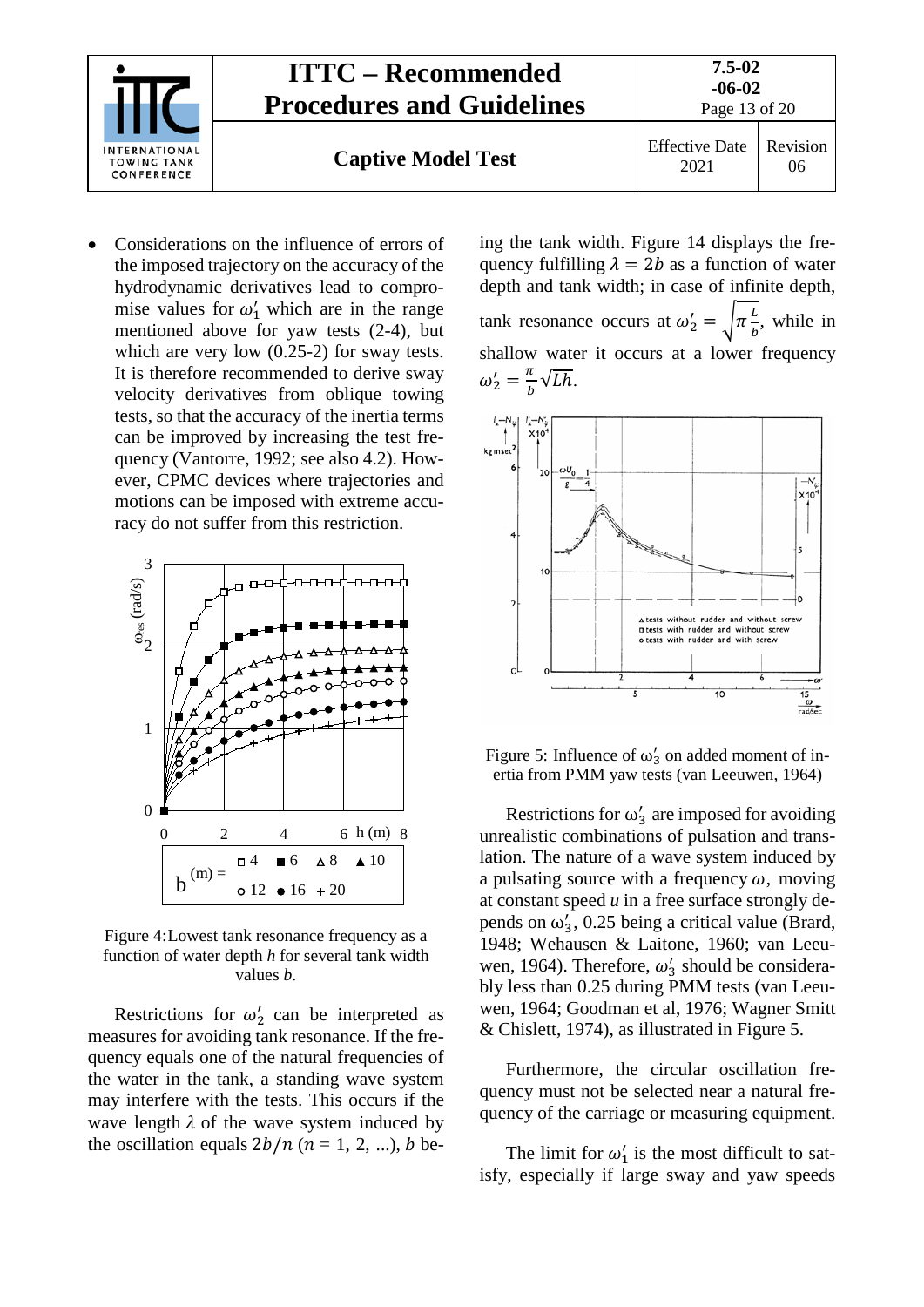

need to be considered. In this case a compromise is needed between memory effects (large frequency) and tank wall effects (large amplitude). Eq. (5) reveals that limitations of  $\omega'_1$  will be overruled by those of  $\omega'_2$  and  $\omega'_3$  for larger Froude numbers.

# <span id="page-13-0"></span>3.6.1.4 Drift and heel angles

It may be sufficient to execute the harmonic tests at a drift and heel angle equal to zero. However there is a correlation between yaw and drift which becomes more important with larger drift angles and in shallow water. If these conditions are expected in the simulation domain, the harmonic tests should be repeated at different drift angles. It is sufficient to perform the tests at  $0^{\circ}$ heel angle, but additional heel angles should be included for ships which exhibit low GM values.

For the latter the dynamic roll response can be determined by roll decay tests or captive harmonic roll tests. Compared to the sway or yaw motion, the frequencies have to be chosen considerably larger.

# <span id="page-13-1"></span>3.6.2 Ship control parameters

Regarding the propeller rate the same consideration regarding as for the straight line tests can be made. It is recommended to perform the tests at a limited number of rudder angles different from zero to determine the yaw effect on the rudder forces.

# <span id="page-13-3"></span><span id="page-13-2"></span>3.6.3 Operational and analysis parameters

# 3.6.3.1 Waiting time

Again the waiting time depends on the basin layout and wave damping equipment, but in general this time will be somewhat larger compared to straight line tests due to the more complex manoeuvring.

#### <span id="page-13-4"></span>3.6.3.2 Number of oscillation cycles

The number of oscillations should be determined to be large enough to obtain periodic results, noting that the transient starting and stopping regions should not be used in the analysis.

It is recommended to perform the acceleration in half a cycle and to allow half a cycle for settling. The steady test distance is maximized for most tanks, meaning that the remainder tank length is used to execute the tests, indeed the reliability of the test results increases with the number of cycles *c* , although this effect is rather restricted if  $c > 3$  (Vantorre, 1992).

# <span id="page-13-6"></span><span id="page-13-5"></span>**3.7 Steady circular tests**

# <span id="page-13-7"></span>3.7.1 Kinematics parameters

# 3.7.1.1 Forward speeds

Circular motion tests are mostly carried out at one to two forward speeds ahead. If one speed is concerned it is mostly the design speed of the vessel.

# <span id="page-13-8"></span>3.7.1.2 Yaw rate

Depending on the facilities' capability The most common yawing range is *r*' from 0 to 0.5. This range should be extended for ships which seems to be easily manoeuvrable to 0.8, which corresponds to a turning diameter of 2.5  $L_{pp}$ . Within the given range 5 different yaw rates should be tested.

# <span id="page-13-9"></span>3.7.1.3 Drift and heel angles

The same considerations can be made as for harmonic tests.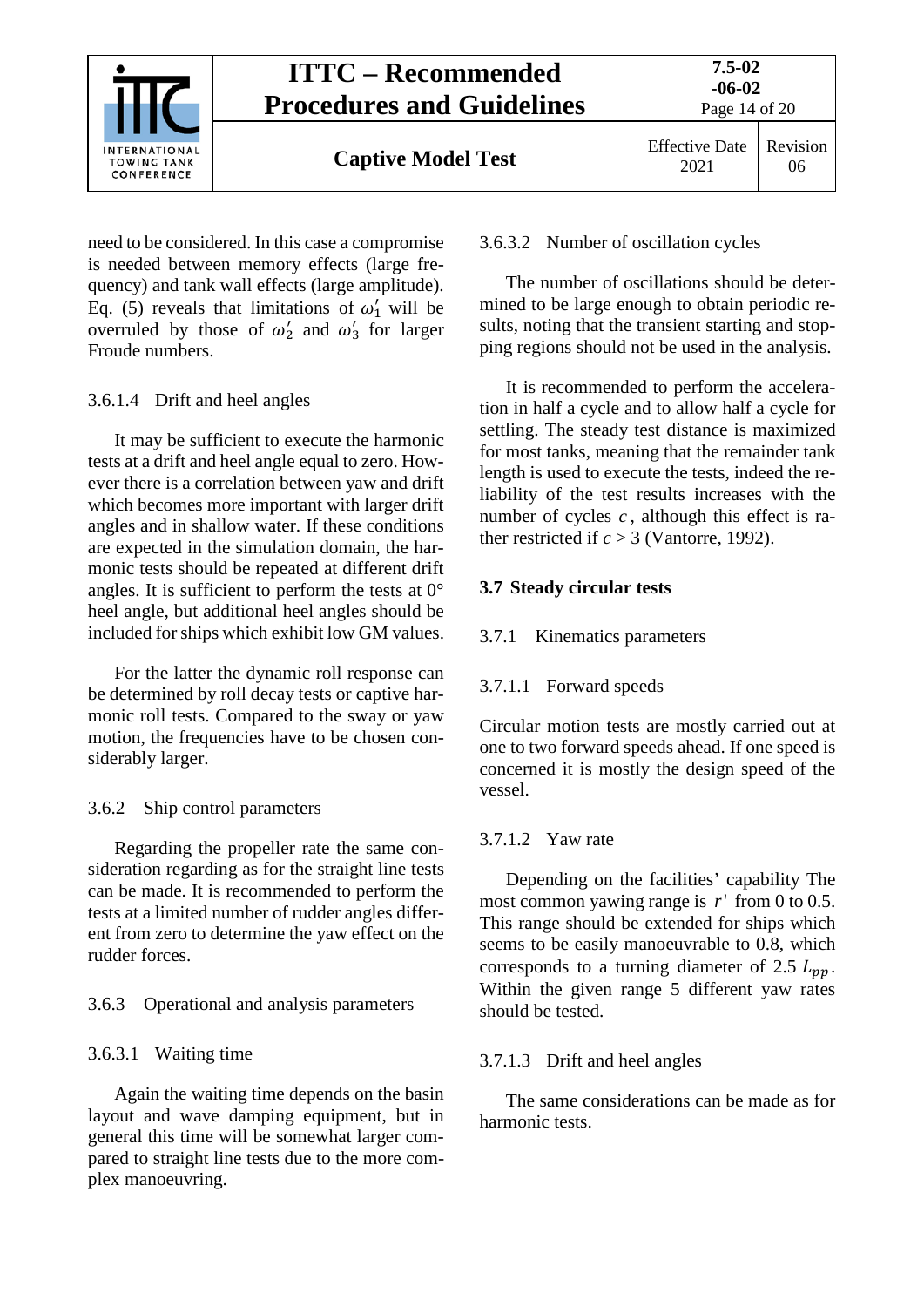

# <span id="page-14-1"></span><span id="page-14-0"></span>3.7.2 Ship control parameters

3.7.2.1 Propeller rates of revolutions.

Tests are usually carried out at only 1 propeller rate, corresponding to self-propulsion or zero.

# <span id="page-14-2"></span>3.7.2.2 Rudder angles

It is recommended to perform the tests at a limited number of rudder angles different from zero to determine the yaw effect on the rudder forces.

<span id="page-14-3"></span>3.7.3 Operational and analysis parameters

In the majority of the cases the institutions wait  $600s - 900s$  (10 to 15 min), including both limits, in between two tests. The waiting time is smaller compared to the other test types.

Typically, a run consists of an acceleration phase, a steady condition, and a deceleration phase. For circular motion tests there is no limitation for the deceleration, but the steady phase should be limited in order to prevent the model from running in its own wake after a complete turn.

# <span id="page-14-4"></span>**3.8 Multi-modal tests**

The aim of these kinds of tests is to subject the ship model to a large combination of velocities, rudder deflections and propeller rates in one test run. The following parameters can be varied harmonically:

- The propeller rate  $n$ :
- The rudder deflection  $\delta$ :
- The longitudinal velocity  $u$ ;
- The transverse velocity  $v$ ;
- The rate of turn  $r$ ;

• A combination of kinematical and/or control parameters.

A more thorough description is available in (Eloot, 2006).

In this way different rudder angles can be set during straight line tests, which leads to significant time savings. On the other hand, multimodal tests can be interpreted as an extension of harmonic sway and yaw tests and as such similar problems can occur regarding non-steady phenomena.

# <span id="page-14-5"></span>**3.9 Hexapod tests**

The institutes who use a hexapod indicate that they use the same tests with the hexapod as straight line and harmonic tests. Of course, with a hexapod, also vertical harmonic tests can be carried out, but the correlation between both is not explicitly mentioned. The possibilities of the hexapod enable new test types to be explored, which are however still in the research phase and not in production.

| <b>Mode</b> | Range             |
|-------------|-------------------|
| Surge       | $0.25 - 0.45$ m   |
| Sway        | $0.25 - 0.47$ m   |
| Heave       | $0.20 - 0.40$ m   |
| Roll        | $25 - 30^{\circ}$ |
| Pitch       | $25 - 30^{\circ}$ |
| Yaw         | $25 - 45^{\circ}$ |

<span id="page-14-6"></span>Table 1: Range of amplitudes of hexapod units  $(28<sup>th</sup>$ Manoeuvring Committee, 2017).

The hexapod is attached to a common carriage and offers the additional flexibility to be used in different tanks. The combination of hexapod and carriage allows the augmentation of the number of combined degrees of freedom, which solves the problem of the maximal values for surge and yaw excursions [\(Table 1\)](#page-14-6), however at present the maximal mentioned number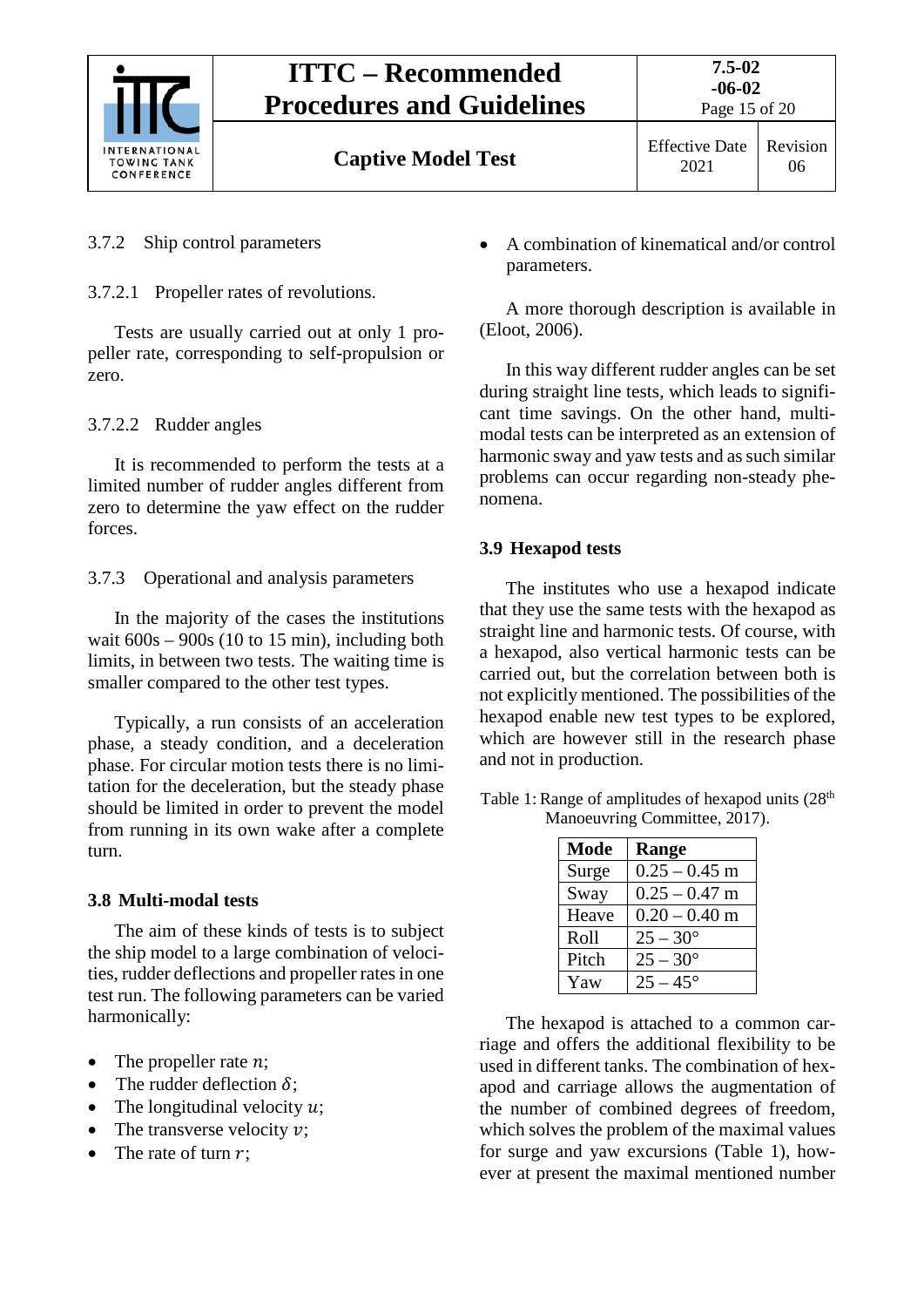

06

**Captive Model Test** Effective Date

of combined degrees of freedom is 7, which means that only the longitudinal movement is performed by the main carriage. The used kinematical, control and operational parameters are in the same range as for the harmonic tests.

# <span id="page-15-1"></span><span id="page-15-0"></span>**3.10Data Acquisition**

# 3.10.1 Measured data

Performing captive manoeuvring tests requires direct or indirect measurement of the following data:

- longitudinal hull force,
- lateral hull force,
- hull yaw moment,

together with, at least for particular purposes, the roll moment.

The measurement of the following parameters characterising the control of ship model steering and propulsion equipment is convenient:

- $\bullet$  rudder angle(s),
- propeller rate $(s)$ ,
- action of other steering/manoeuvring devices.

Measurement of position/speed of the driving mechanism results in the following useful information:

- trajectory,
- speed.

The following data may be important, depending on the mathematical manoeuvring model:

• thrust/torque on propeller(s),

• forces and moments on rudder(s),

while the motion of the ship model according to the (non-)constrained degrees of freedom (sinkage, trim, in particular cases roll angle) may be useful for other purposes and is highly advisable in shallow water conditions

The capacity of load cells and other measuring equipment should be chosen to be appropriate to the loads expected. Ideally, the calibration of sensors and driving units should be carried out immediately before and immediately after testing. In practice the calibration frequency is lower, but should be checked at least with each change in loading condition of the ship model.

# <span id="page-15-2"></span>3.10.2 Data sampling

Data sampling rate and filtering details should be determined on the basis of the oscillation frequency, together with considerations of the primary noise frequencies. Sampling rates may vary between 10 and 1000 Hz. Recommended values are 50 Hz or 100 Hz, which are used in 2/3 institutes. Almost all institutes perform a filtering method, usually a low pass filter which cuts off higher frequencies. Commonly the filter reduces the sampling frequency to 10%-20% of the original rate. Data sampling and filtering may induce additional uncertainties, see ITTC procedure 7.5-02-06-04.

# <span id="page-15-3"></span>**4. POST PROCESSING**

The measured real time data should be recorded. It is recommended that real-time analysis be made immediately after each test in order to check for obvious errors in the data.

# <span id="page-15-4"></span>**4.1 Visual inspection**

After each run the data should be inspected in the time domain to check for obvious errors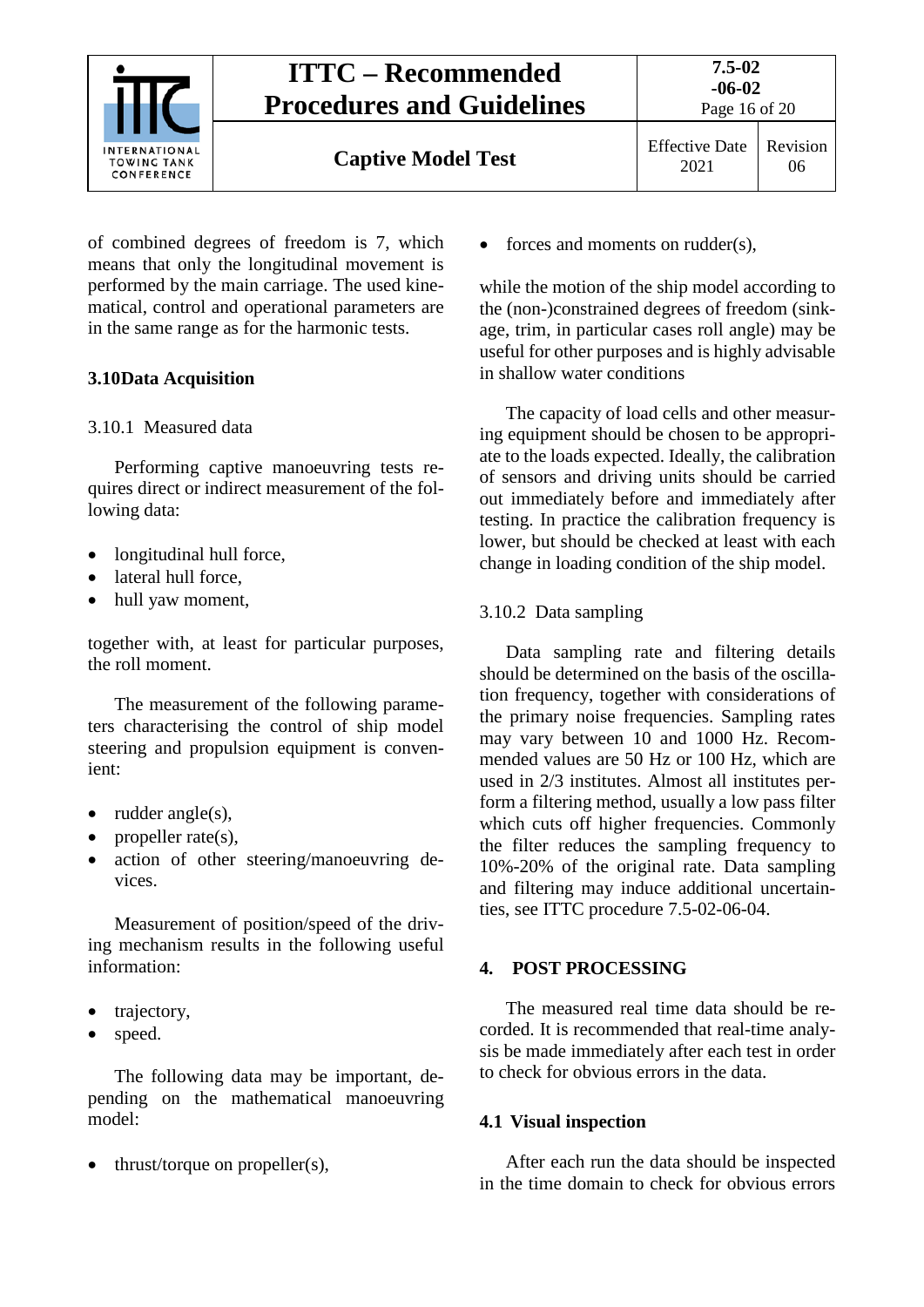

such as transients caused by recording too soon after starting, additional unknown sources of noise, overloading or failure of one or more sensors. Transients due to starting, stopping or changing conditions should not be included in the data to be analysed, but may provide useful information for validation of numerical techniques.

# <span id="page-16-0"></span>**4.2 Analysis methods**

For steady tests, a mean value of the measured data should be calculated over the time interval in which results are steady, see 7.5-02-01- 06. Analysis of harmonic tests requires techniques such as the popular Fourier analysis up to the third harmonic, regression analysis (a least square method applied on the time series), system identification.

# <span id="page-16-1"></span>**4.3 Documentation**

The following should, but not restrictively, be documented and included in the test report.

# <span id="page-16-3"></span><span id="page-16-2"></span>4.3.1 Experimental technique

# 4.3.1.1 Ship model

#### *General characteristics*

The following characteristics must be specified:

- main particulars of the ship:
	- o length between perpendiculars,
	- o beam;
- scale of the model:
- engine type for the full-scale ship.

# *The hull*

The following hull data should be included in the documentation:

- the loading condition, to be specified as draft at AP and draft at FP or, alternatively, as mean draft amidships and trim or trim angle;
- moment of inertia in yaw;
- moment of inertia in roll (if roll motion is not restrained);
- moment of inertia in pitch (if pitch motion is not restrained);
- a set of hydrostatic data for the tested loading condition, including, as a minimum:
	- o displacement;
	- o longitudinal centre of buoyancy  $(L_{CB})$ /gravity  $L_{CG}$ ) when different (heave constrained model);
	- o in case roll motion is free:  $\overline{KB}$ .  $\overline{KG}$  and  $\overline{BM}$  values:
- also preferably a full set of hydrostatic data should be included;
- a body plan and stern and stem contour of the model;
- description and drawing of appendages on the hull (bilge keels, additional fins, etc.);
- any turbulence stimulation;
- photographs of the model, stern and stem equipped with all appendages.

#### *The rudder*

It should be specified whether the rudder is custom made as on the real ship or a stock rudder. In the case of a stock rudder, both the stock rudder and the full scale rudder should be documented as specified:

- rudder type (spade, horn, flap, etc.);
- rudder drawing including contour, profiles and possible end-plates;
- specification of movable area  $A_{\rm Rmov}$  and fixed area  $A_{RX}$
- rudder rate of turning.

# *The propeller*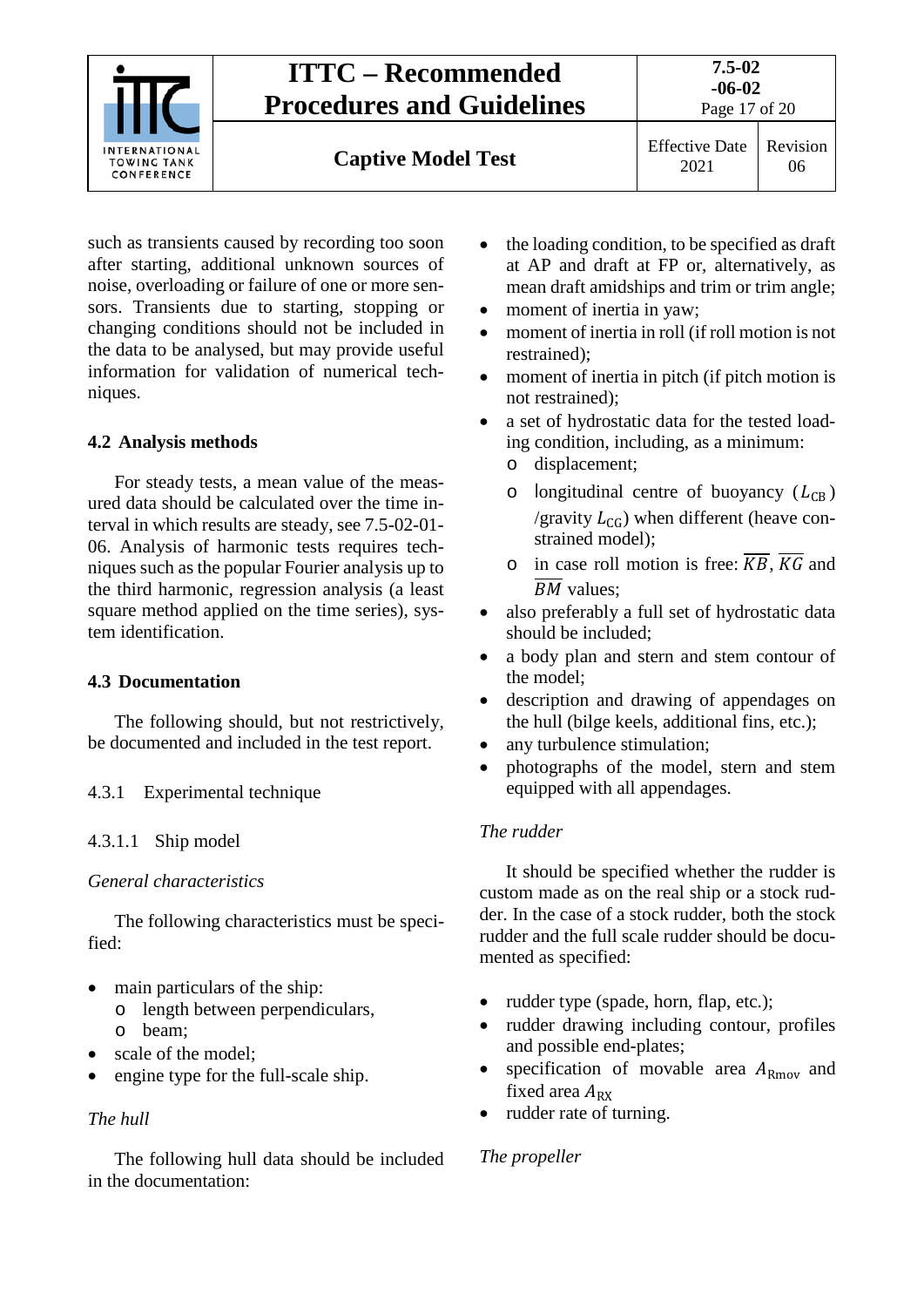

It should be specified whether the propeller is custom made as on the real ship or a stock propeller is used. In the case of a stock propeller both propellers should be documented equally well as specified:

- propeller diameter *D*;
- propeller type, FP or CP;
- number of propeller blades *Z*;
- propeller pitch ratio  $(P/D)$ ;
- propeller area ratio  $A_E/A_0$ ;
- propeller hub position;
- open water curves showing  $K_T$  and  $K_Q$

# <span id="page-17-0"></span>4.3.1.2 Tank

The following tank characteristics should be specified:

- dimensions;
- water depth and corresponding depth to draft ratio;
- water temperature.

In addition, for shallow water tests:

• bottom flatness.

# <span id="page-17-1"></span>4.3.1.3 Restricted water model

The following characteristics should be specified:

- configuration,
- dimensions.
- smoothness and stiffness of the restricted water model (walls and/or bottom).

# <span id="page-17-2"></span>4.3.1.4 Model set-up

It should be stated whether the tests are performed as:

- bare hull plus appended hull tests, or
- appended hull tests alone.

The number of degrees of freedom (model restraints for heave, pitch and roll modes) should be stated. If applicable, details of forced roll should be included.

It should be stated whether engine simulation is used. If yes, the principle for the method should be described (fixed torque or fixed power).

It should be stated how scale effects are accounted for. For appended hull tests, if the ship self-propulsion point is chosen, then it should be described how the friction correction force is applied including the values used for different speeds.

# <span id="page-17-3"></span>4.3.1.5 Measurements, recording, calibration

The documentation should contain the main characteristics of:

- measuring equipment including load cells;
- filters.

A complete list of channels measured during the tests should be provided, including:

- sample time;
- digitising rate.

Details of all calibrations conducted should be provided, including information on linearity and repeatability of all sensors.

# <span id="page-17-4"></span>4.3.1.6 Test parameters

A complete list of the runs performed for each type of test should be given. The list should at least include: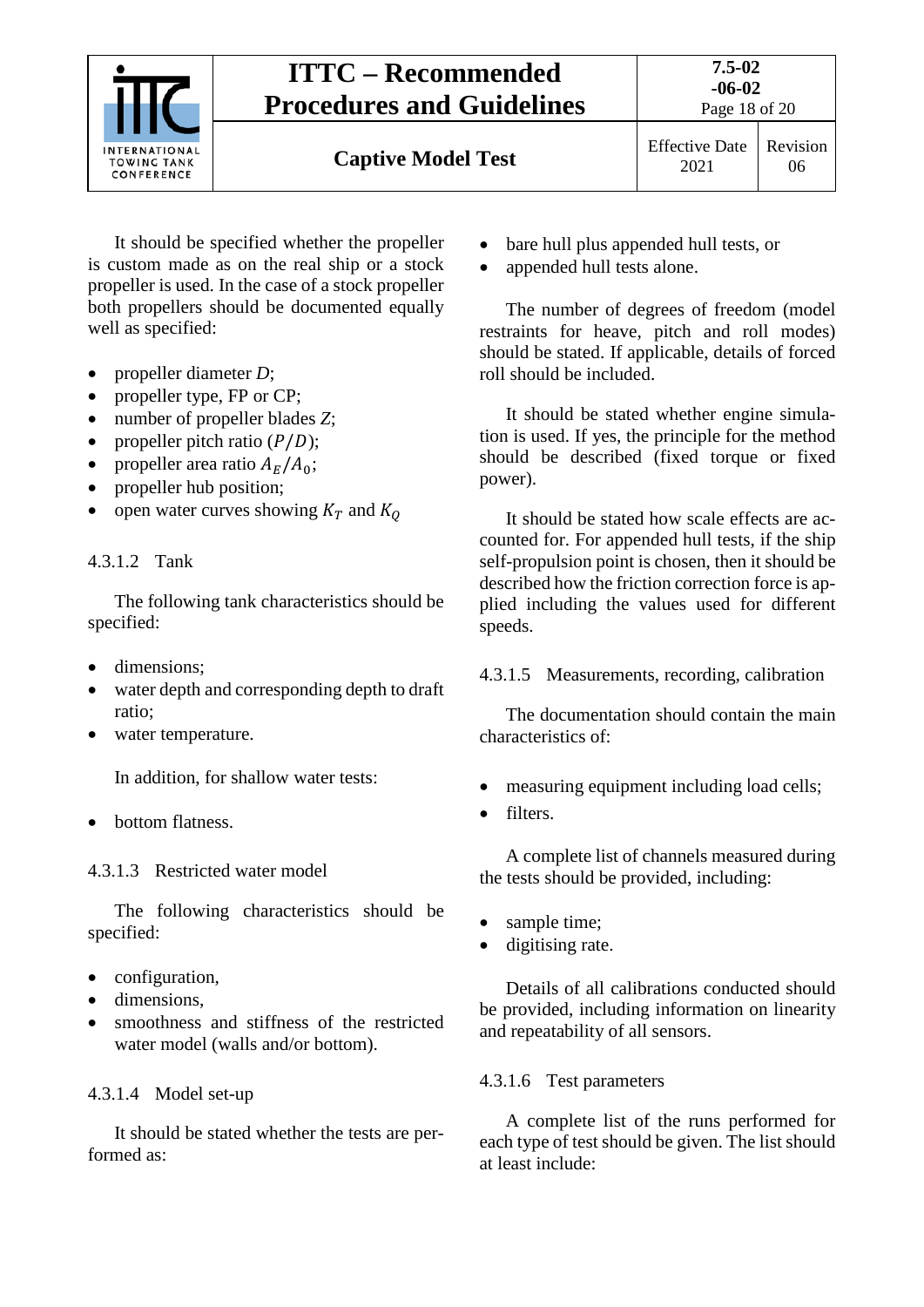

**Captive Model Test** Effective Date

2021

Revision 06

- test type;
- model speed;
- time of steady test;
- number of cycles in oscillatory tests;
- oscillation frequency, with proof of avoidance of resonance with natural frequencies of the mechanism, the measuring equipment and the water in the tank;
- drift angle;
- rudder angle;
- vaw rate;
- sway amplitude;
- propeller rpm;
- the harmonic components of (some of) the above parameters (only for multi-modal tests);
- other parameters.

# <span id="page-18-0"></span>4.3.2 Analysis procedure

The analysis covers the process of transferring the measured raw data into the mathematical manoeuvring model. This is a difficult process and the procedure is different for every towing tank.

The following items should be included in the documentation:

- method of force analysis;
- force coefficients, together with the mathematical model used for analysis of measured data;
- number of cycles used for analysis of oscillatory tests;
- oscillation frequency indicating the equivalence of the coefficients to those at zero frequency;
- filtering technique;
- basic principles for fairing the data if done;
- plots of measured points together with the faired curves for all tested parameters in the

whole range, which should include the expected range for the manoeuvres to be predicted.

# <span id="page-18-2"></span><span id="page-18-1"></span>**5. VALIDATION**

# **5.1 Validation of the procedure**

Because the carrying out of captive model tests, followed by the subsequent analysis by data fitting, mathematical modelling and simulation is a sensitive and intensive job, it is recommended that institutes making predictions using captive tests validate their procedures through comparison of the intermediate and final results with benchmark data.

Information on the creation of benchmark data and the availability of such data is covered in the guideline 7.5-02-06-06 Benchmark Data for Validation of Manoeuvring Predictions.

# <span id="page-18-3"></span>**5.2 Uncertainty Analysis**

In order to get an understanding of the uncertainties which are present in the captive model tests procedures of every institute, assistance is available through the procedure on Uncertainty Analysis (UA) for captive model test (ITTC procedure 7.5-02-06-04).

# <span id="page-18-4"></span>**6. REFERENCES**

- Brard, R., 1948, "Introduction à l'étude théorique du tangage en marche", Bulletin de l'ATMA, No. 47, p. 455-479.
- Eloot, K., 2006, "Selection, experimental determination and evaluation of a mathematical model for ship manoeuvring in shallow water", PhD-thesis, Ghent University, Belgium.